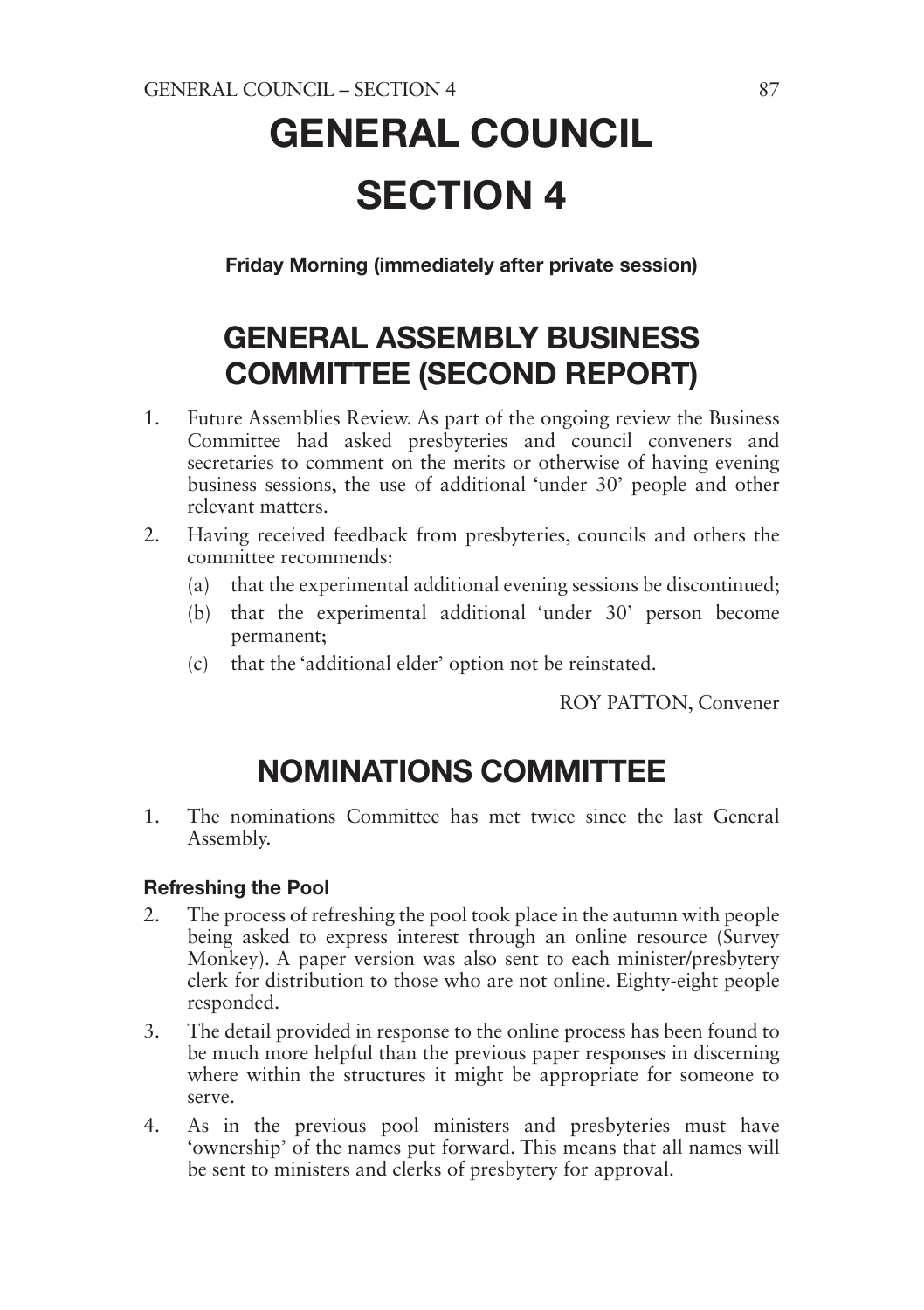5. The committee thanks all who encouraged people to put their names forward and recognises there is still a need to encourage more congregational members to offer to serve on councils and committees when the pool is next refreshed.

#### Four Year Term

- 6. June 2019 marks the end of the first four-year term under the new structures. 58 people who will have served a full four years by this Assembly were contacted to see if they were willing to serve a second four-year term. Of these 19 indicated they wished to step down.
- 7. Those appointed to fill gaps in the past few years have been asked to serve a full four-year term and not just the remainder of the current term. These people will be contacted when they enter their fourth year.

#### New Structure for CCLW

8. In preparation for the new structure of CCLW nominations have been made for the three new committees: Congregational Life Committee (ten Council members and ten other nominees); Congregational Witness committee (ten Council members and ten other nominees); Programme, Finance and Coordination Committee (six Council members and six other nominees). Thanks are expressed to all involved in this process in which the committee has sought to balance provision for continuity of expertise with utilisation of the newly populated pool.

#### Nominations

- 9. Nominations to convenerships are contained in an appended resolution while nominations to membership of councils etc. are contained in the Nominations Booklet.
- 10. At the time of writing, there are fewer vacancies remaining without definite nominations than at the same time in previous years. It is hoped that those gaps will be filled by the time the Nominations Booklet is printed. It is helpful if those intending to resign from membership of a council or committee give notice in good time for a replacement to be found for nomination to the following General Assembly, that is, by the preceding January. It should be noted that, apart from direct presbytery nominees and some ex-officio members, vacancies that arise during the year cannot be filled until the following General Assembly.
- 11. The committee has decided that it will be appropriate to advertise vacancies for convenerships of councils and committees from the July before such vacancies occur, should councils wish that to be done to facilitate shadowing of the position by any prospective new convener. This will always, however, be subject to confirmation of any nomination by the subsequent General Assembly.

JONATHAN CURRY, Convener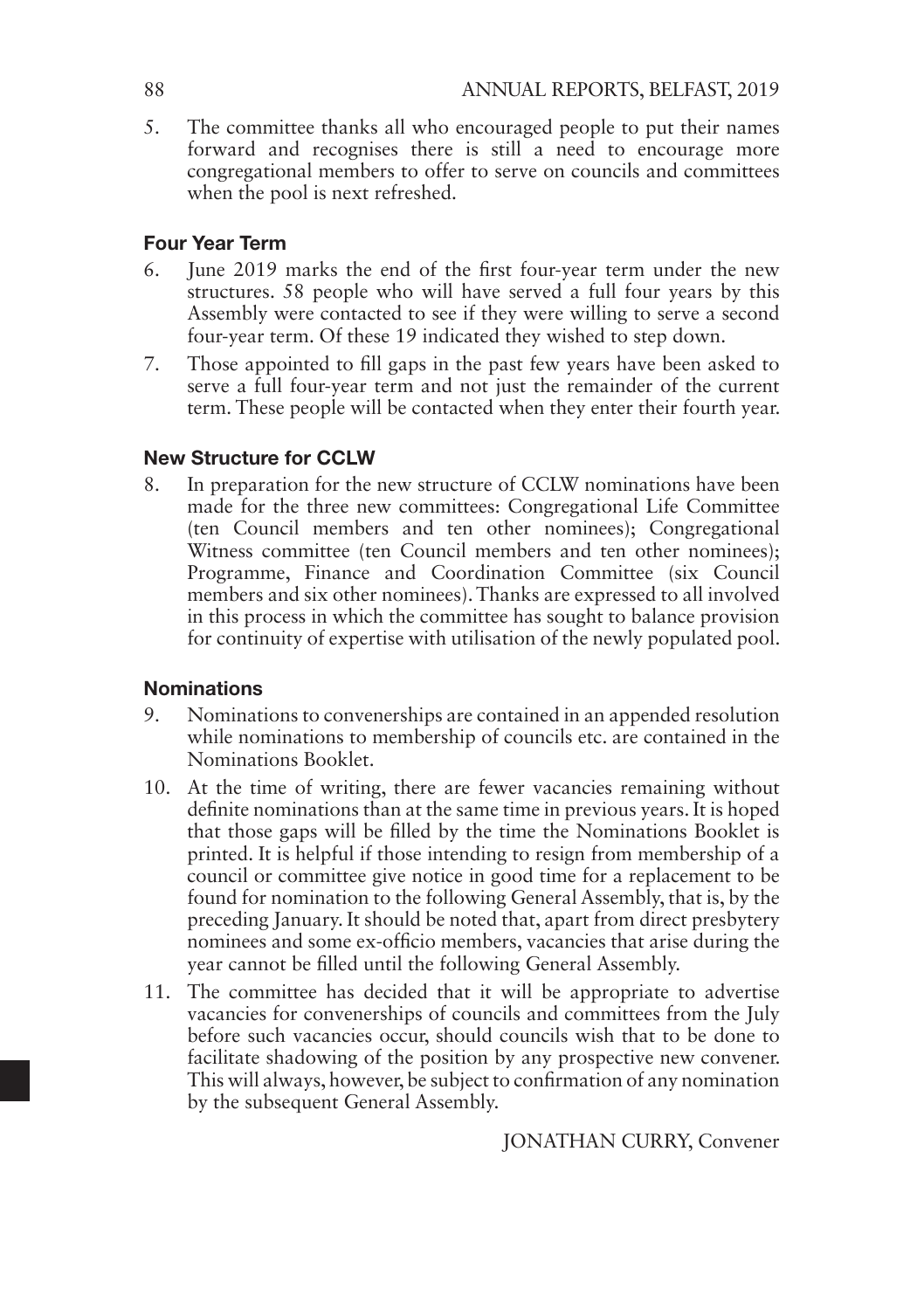# DEPUTY CLERK TASK GROUP

- 1. At the meeting of the General Council on Monday 25 March 2019, it was intimated that the current Deputy Clerk, the Rev Jim Stothers, had written to the Clerk indicating that he intended to retire from his post on 30 September 2020. Mr Stothers had given this period of notice to facilitate the 2019 General Assembly in considering the post, prior to advertising, recruiting and making an appointment at the 2020 General Assembly.
- 2. The General Council appointed the following task group to consider the matter and report back: Moderator, Clerk (Convener), Very Rev Dr Noble McNeely (General Council Convener), Mr David Thomson (Support Services Convener), Rev William Henry (Moderator Designate) and Ms Laura Kelly (Head of Personnel).
- 3. The task group met and had before it the current job description and personnel specification. It considered the balance in the job description between the 'deputising roles' and the 'council secretary type roles'. The task group felt that the balance should change slightly to enable more time to be freed up for the deputising roles, both as Deputy Clerk and Deputy General Secretary. However, the group also recognised that the executive support of the Linkage Commission was important, as was the Council Secretary role with the Council for Training in Ministry, especially over the incoming years. The task group recognised that there was no other current executive post which would have the capacity to take on either of these responsibilities and that it was not appropriate to recommend a new additional post, even part-time.
- 4. The task group therefore resolved to amend slightly the current job description, but once someone is appointed to adjust the person's 'task list' to make small changes to the balance of the job. The task group made some adjustments to the personnel specification to reflect this slight change in emphasis. A draft job description and personnel specification are attached in Appendices 1 and 2 respectively.

TREVOR D. GRIBBEN, Clerk of Assembly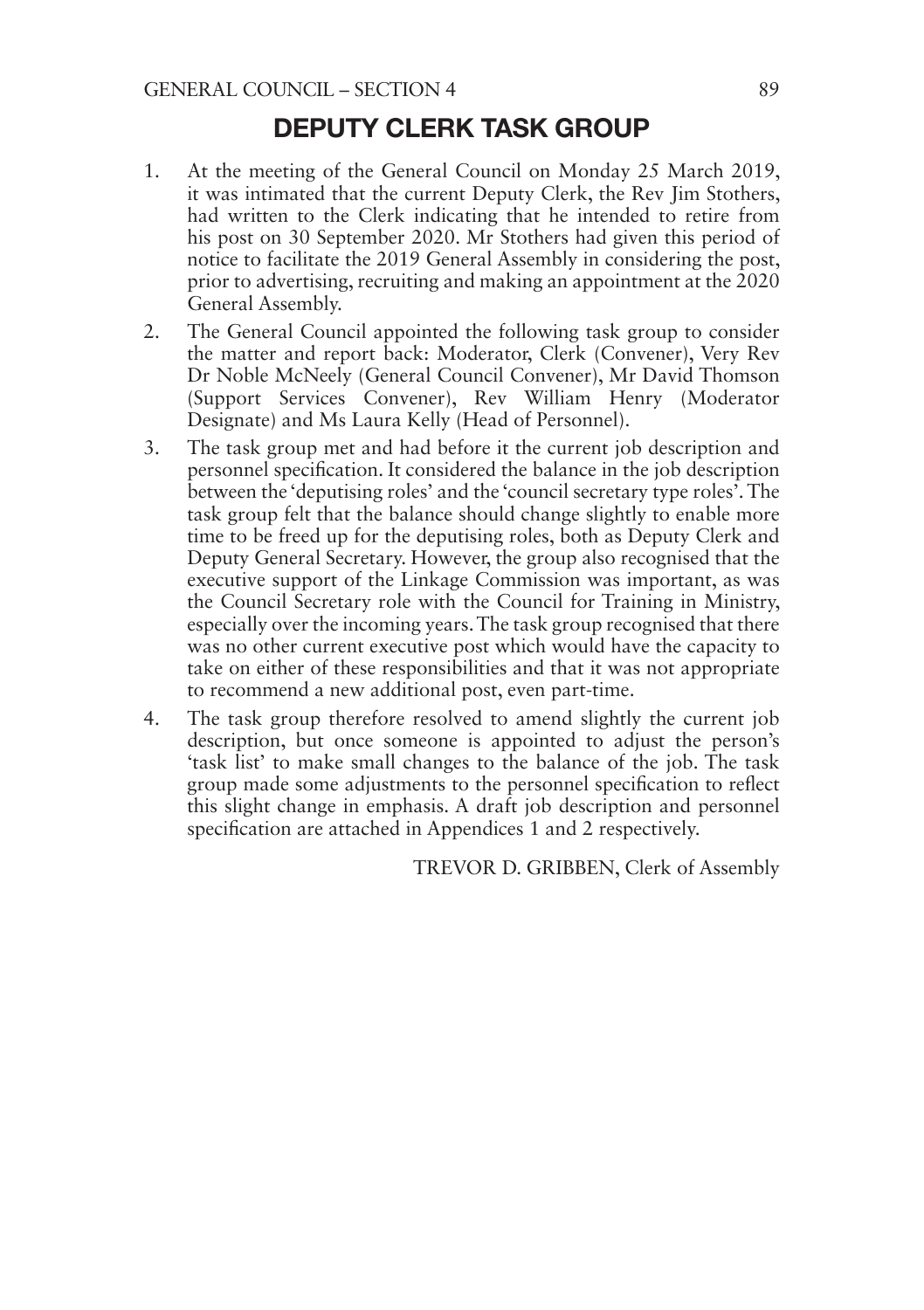# DEPUTY CLERK TASK GROUP – APPENDIX 1

#### JOB DESCRIPTION

**Job Title:** Deputy Clerk of the General Assembly and Deputy General Secretary

Salary Scale: Scale E6

Responsible to: The Clerk of the General Assembly

#### Main functions of job:

To contribute to the Christian ministry and mission of the Presbyterian Church in Ireland through the delivery of the duties outlined.

To be an active member of the General Assembly's staff team, contributing to the effective administration of its functions and assisting in the development of strategies and plans for the delivery of its agreed objective in a manner in keeping with the Christian ethos of the Presbyterian Church in Ireland.

Under the Leadership of the Clerk of the General Assembly to assist with the implementation of decisions of the General Assembly relevant to the Council and to carry forward its delegated responsibilities.

The Deputy Clerk of the General Assembly and Deputy General Secretary is appointed by the General Assembly to assist and, where appropriate, deputise for the Clerk and General Secretary in the performance of his duties and to carry out designated Secretarial functions.

#### Responsibilities and duties

**To assist and deputise for the Clerk across the range of their duties as required from time to time, and specifically as follows:**

- 1. To assist the Clerk in his support of Clerks of Presbytery and others in leadership positions within the Presbyterian Church in Ireland.
- 2. To assist the Clerk in his support of Ministers in issues arising in their ongoing ministry,
- 3. To assist with the proofing and indexing of Assembly Reports.
- 4. To prepare draft Minutes of Assembly, to act as Recording Secretary during the Assembly and to proof and index Assembly **Minutes**
- 5. To minute Councils and Committees as required.
- 6. To deputise for the Clerk during holidays, illness and other absences.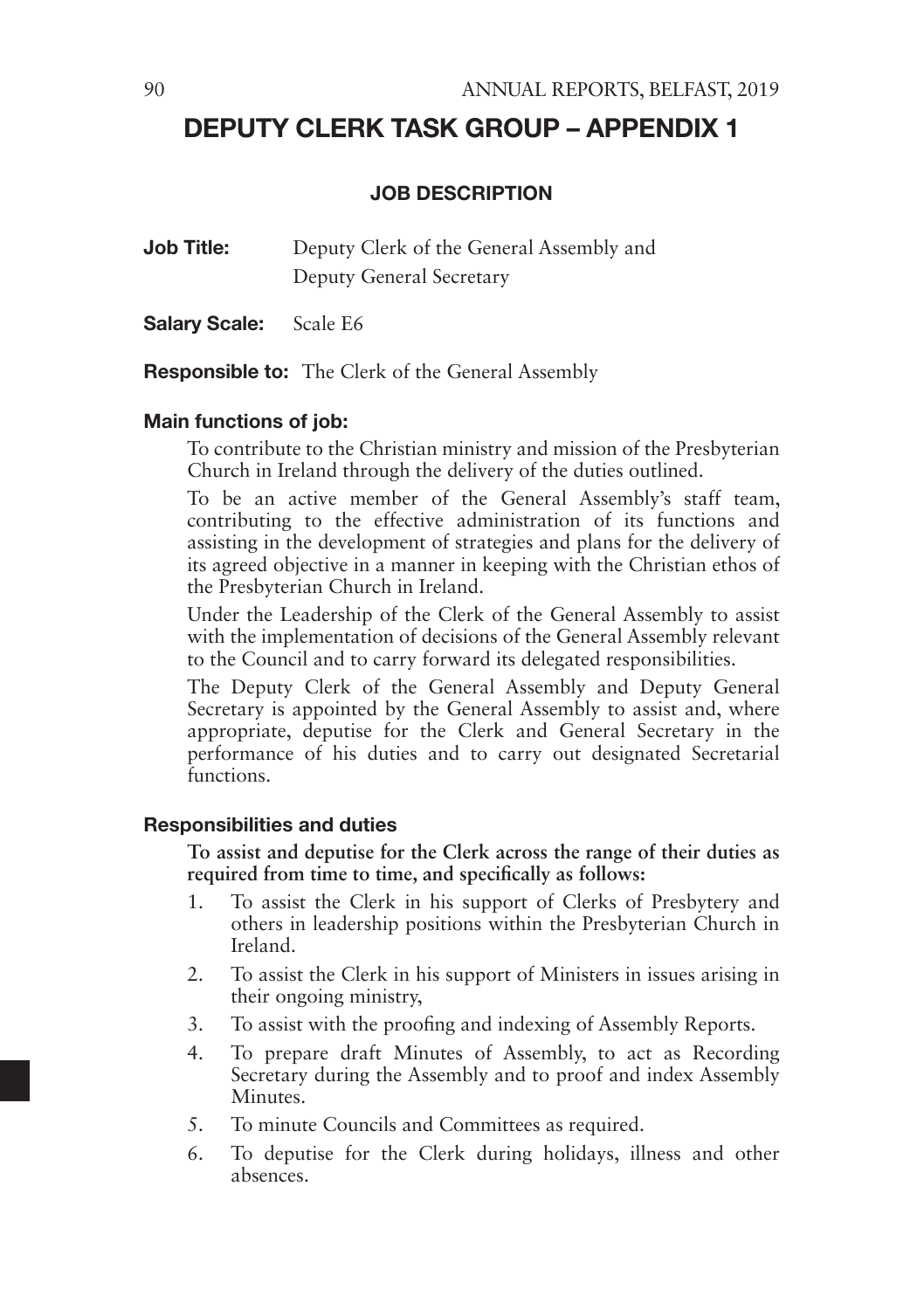- 7. To act in place of the Clerk under Par 269(2) (a) (ii) of the Code.
- 8. To assist the Clerk in representing the Church, as necessary.
- 9. To carry out any other duties as delegated by the Clerk as appropriate and reasonable within this function of the post.

#### **To assist and deputise for the General Secretary across the range of their duties as required from time to time, and specifically as follows:**

- 10. To oversee the work of designated areas within the Assembly Buildings as required i.e. line-managing the Head of Creative Production, Head of IT and the Conference and Facilities Manager and reporting to the General Secretary as necessary. These specific areas may be subject to change.
- 11. To act as Authorising Officer for the Presbyterian Church in Ireland's registration with the Home Office with regard to visas etc.
- 12. To deputise for the General Secretary during holidays, illness and other absences.
- 13. To carry out any other duties as delegated by the General Secretary as appropriate and reasonable within this function of the post.

#### **To carry out Secretarial functions as follows:**

- 14. To act as Secretary to the Council for Training in Ministry, supporting its Convener, as appropriate, and to provide executive support to the Linkage Commission and its officers as required. (These areas of executive support may be subject to change.)
- 15. To line-manage staff within the Council for Training in Ministry, as required.
- 16. To act in a representative role for the Council for Training in Ministry, at meetings and groups, both internal and external to Presbyterian Church in Ireland, as appropriate.
- 17. To act as Authorising Officer for Union Theological College's registration with the Home Office with regard to visas etc.
- 18. To oversee and coordinate the work of the Conciliation Service.
- 19. To carry out deputation work within the Presbyterian Church in Ireland on behalf of the Council for Training in Ministry, and in a general role, as appropriate.
- 20. To carry out any other requested duties appropriate and reasonable within this function of the post.
- 21. To contribute to the overall organisational effectiveness and to perform any other duties as deemed appropriate by the General Assembly or the Clerk of the General Assembly.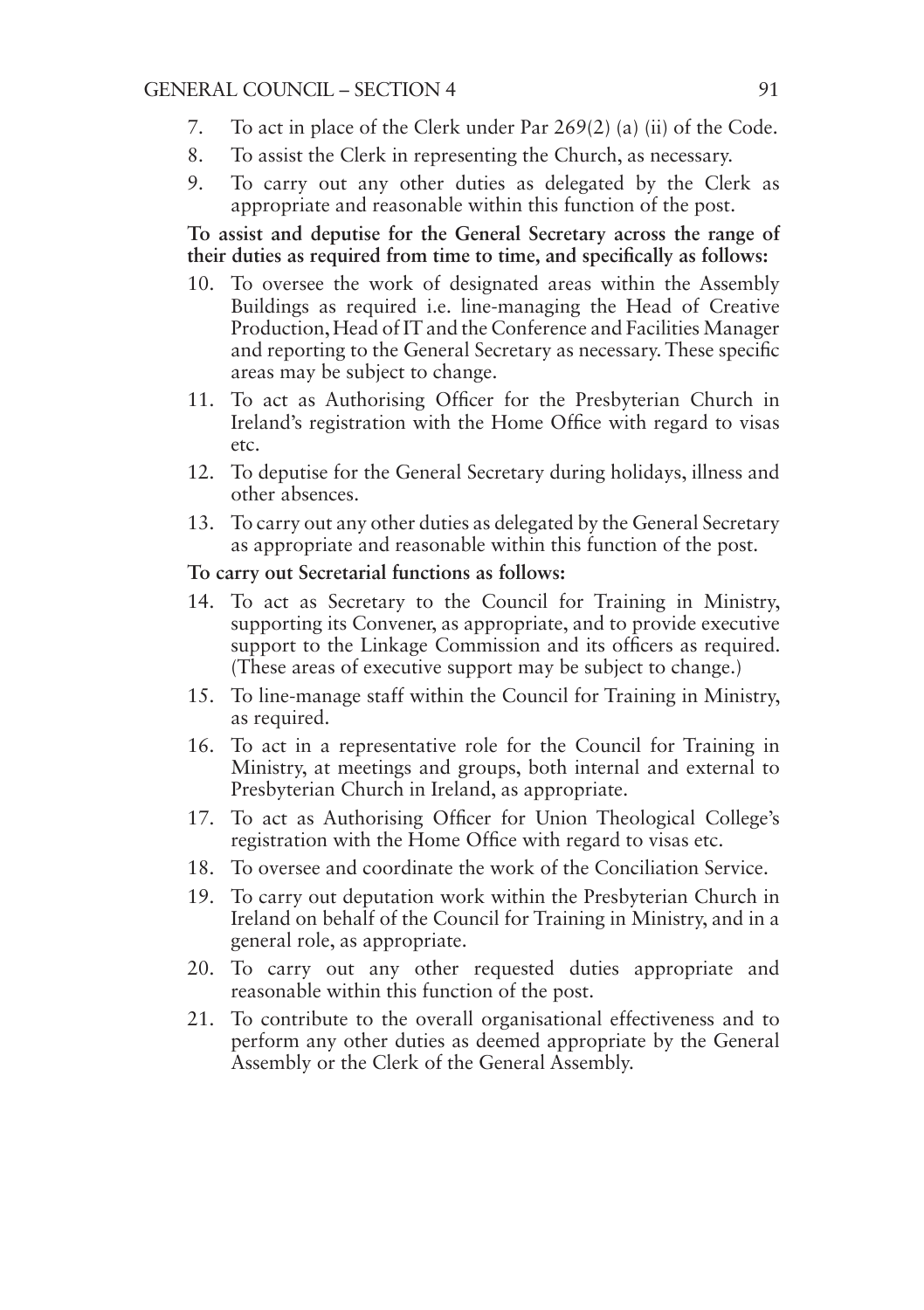# DEPUTY CLERK TASK GROUP – APPENDIX 2

#### PERSONNEL SPECIFICATION

| <b>Job Title:</b> | Deputy Clerk of the General Assembly and |
|-------------------|------------------------------------------|
|                   | Deputy General Secretary                 |

Salary Scale: Executive Scale E6

Responsible to: The Clerk of the General Assembly

#### CRITERIA

#### Qualifications and knowledge:

#### **Essential**

- 1. An ordained Minister of the Presbyterian Church in Ireland (or eligible to transfer from another denomination with a reformed theology – the essential nature of this post requires that the successful candidate meet this criterion as provided for under excepted occupations in the Fair Employment Treatment (NI) Order 1998).
- 2. A degree level qualification.
- 3. A detailed knowledge and understanding of the Code of the Presbyterian Church in Ireland.
- 4. Knowledge of the ethos, practice, structure and governance of the Presbyterian Church in Ireland.
- 5. Knowledge of the work and programmes of the Councils of the Church.
- 6. A knowledge of the inter church, governmental, political and statutory structures in Northern Ireland and the Republic of Ireland.
- 7. Appropriate computer skills i.e. word processing, emailing and utilising databases.

#### **Desirable**

- 1. A degree in Theology
- 2. A broad understanding of all relevant legislation (e.g. safeguarding).
- 3. Knowledge of the current challenges to the Christian church in Ireland.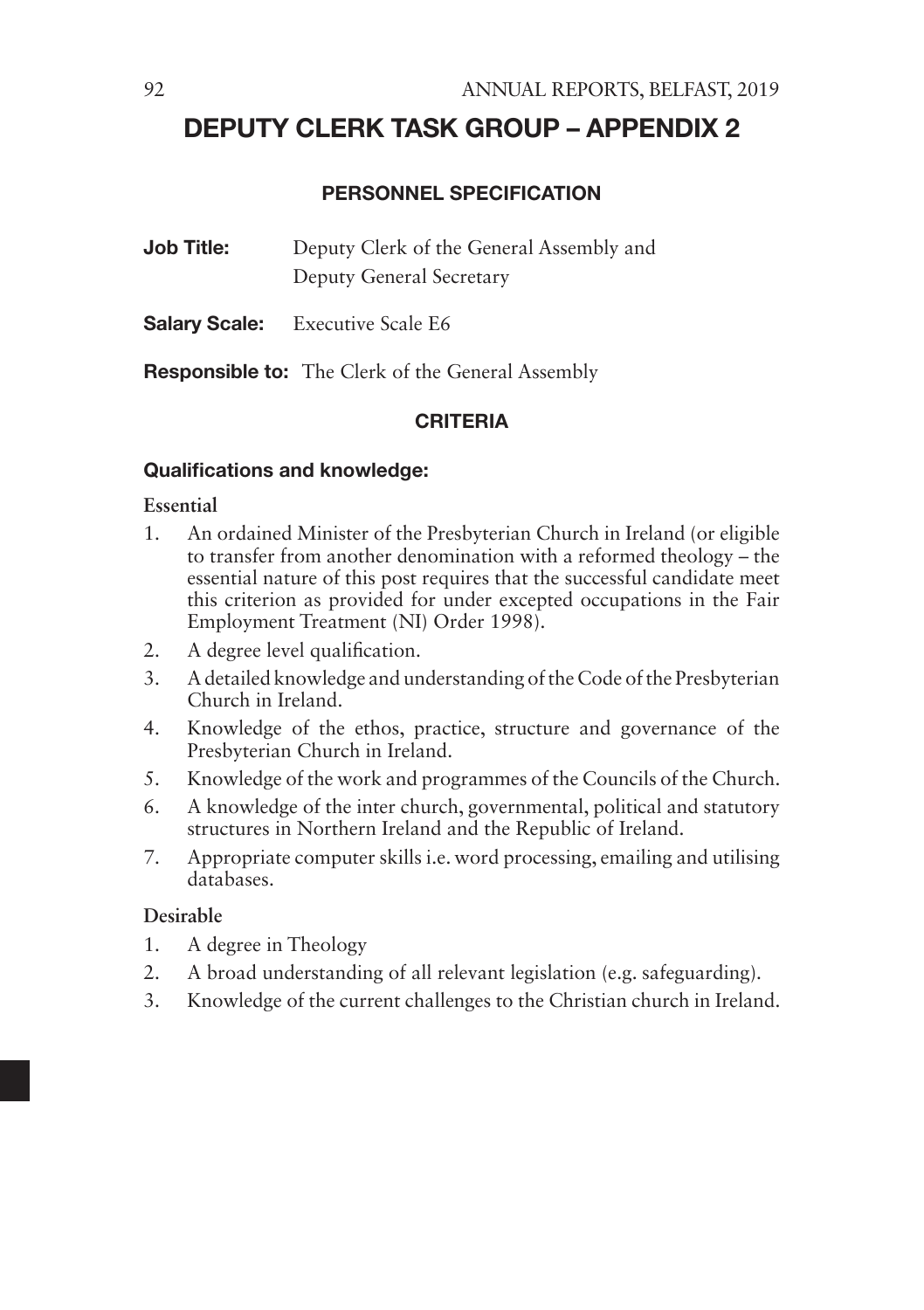#### Relevant Experience:

#### **Essential**

- 1. A minimum of 2 years' ministry experience in a congregational setting.
- 2. A minimum of 1 year's experience of leading and managing others.
- 3. Experience of servicing committees and writing reports.
- 4. Experience of change management.

#### **Desirable**

- 1. At least 5 years post-ordination experience of congregational ministry.
- 2. Experience of contributing to policy development.
- 3. Experience of strategic development.
- 4. Experience of setting and managing budgets.
- 5. Experience of representing an organisation in the media e.g. TV and radio.
- 6. Experience of interacting with politicians and government bodies.
- 7. Experience of acting within a deputising role.

## Personal Attributes:

#### **Essential**

- 1. Demonstrable ability to lead and motivate others through the use of engagement, shared vision and values.
- 2. Demonstrate an ability to understand and empathise with those working in parish ministry.
- 3. Good written and oral communication skills including public speaking.
- 4. The ability to foster good working relationships at all levels both within and outside of the Church.
- 5. The ability to influence and persuade.
- 6. Strong organisational skills.
- 7. Good conflict resolution and problem solving skills.
- 8. Good team working skills.
- 9. Ability to take initiative and manage own time effectively.
- 10. The ability to manage change effectively.
- 11. Personal resilience in challenging situations.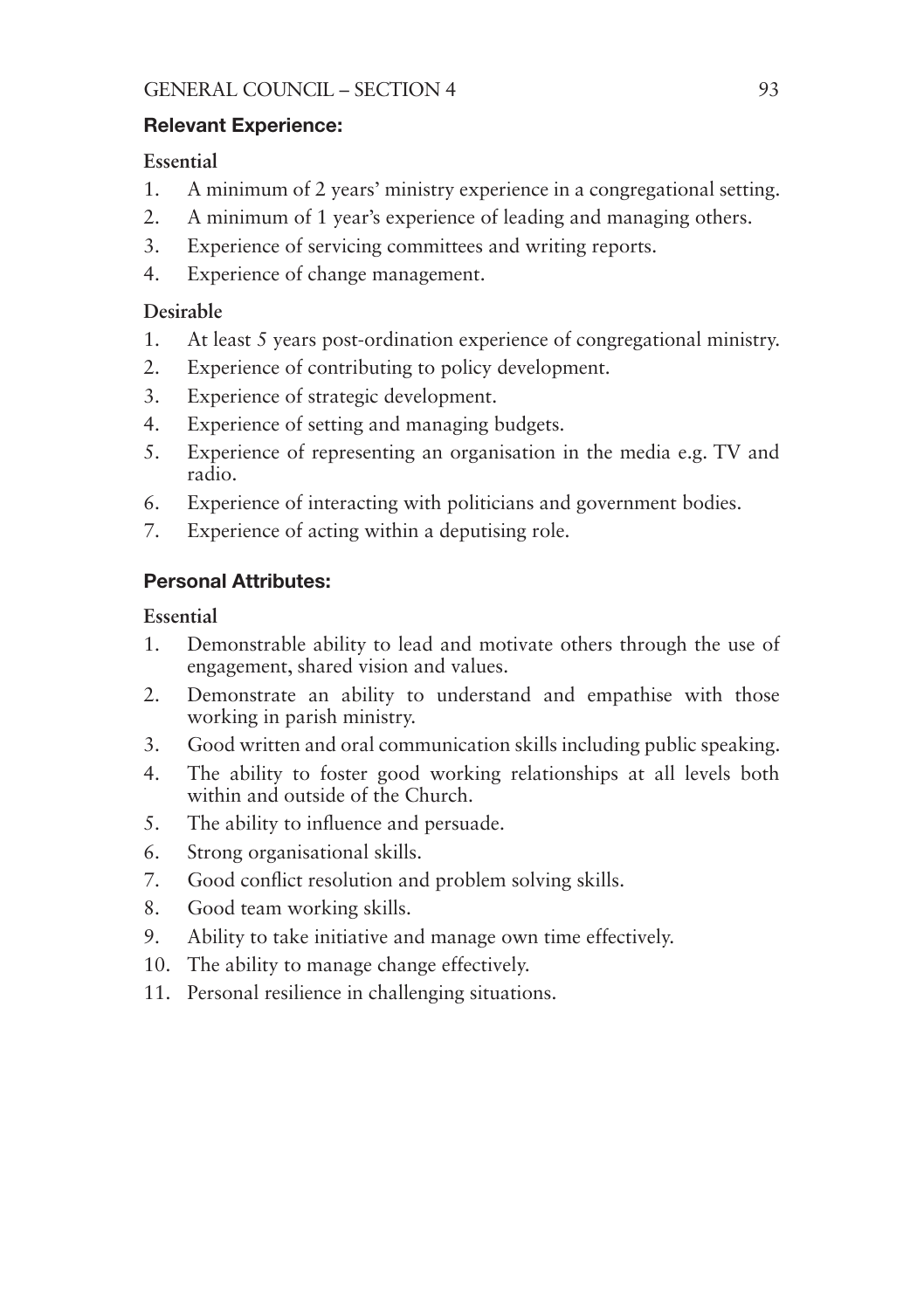#### Physical Requirements:

#### **Essential**

- 1. Health such as to allow for attendance reliability and work proficiency (reasonable adjustments will be made for those with a disability).
- 2. Appearance must be acceptable within the working environment.

#### Special Circumstances:

#### **Essential**

1. Willing to subscribe to the Westminster Confession of Faith in terms of the General Assembly's formula;

> "I believe the Westminster Confession of Faith, as described in the Code (Chapter 1, Pars 12-14), to be founded on and agreeable to the Word of God, and as such I subscribe it as the confession of my faith."

- 2. In full sympathy with the doctrinal position and ethos of the PCI and willing 'loyally to implement' all decisions of the Courts of the Church.
- 3. Available for irregular working hours, travel throughout Ireland and on occasions in the UK and beyond.
- 4. Access to a car for work purposes.

## **Desirable**

1. Full driving licence.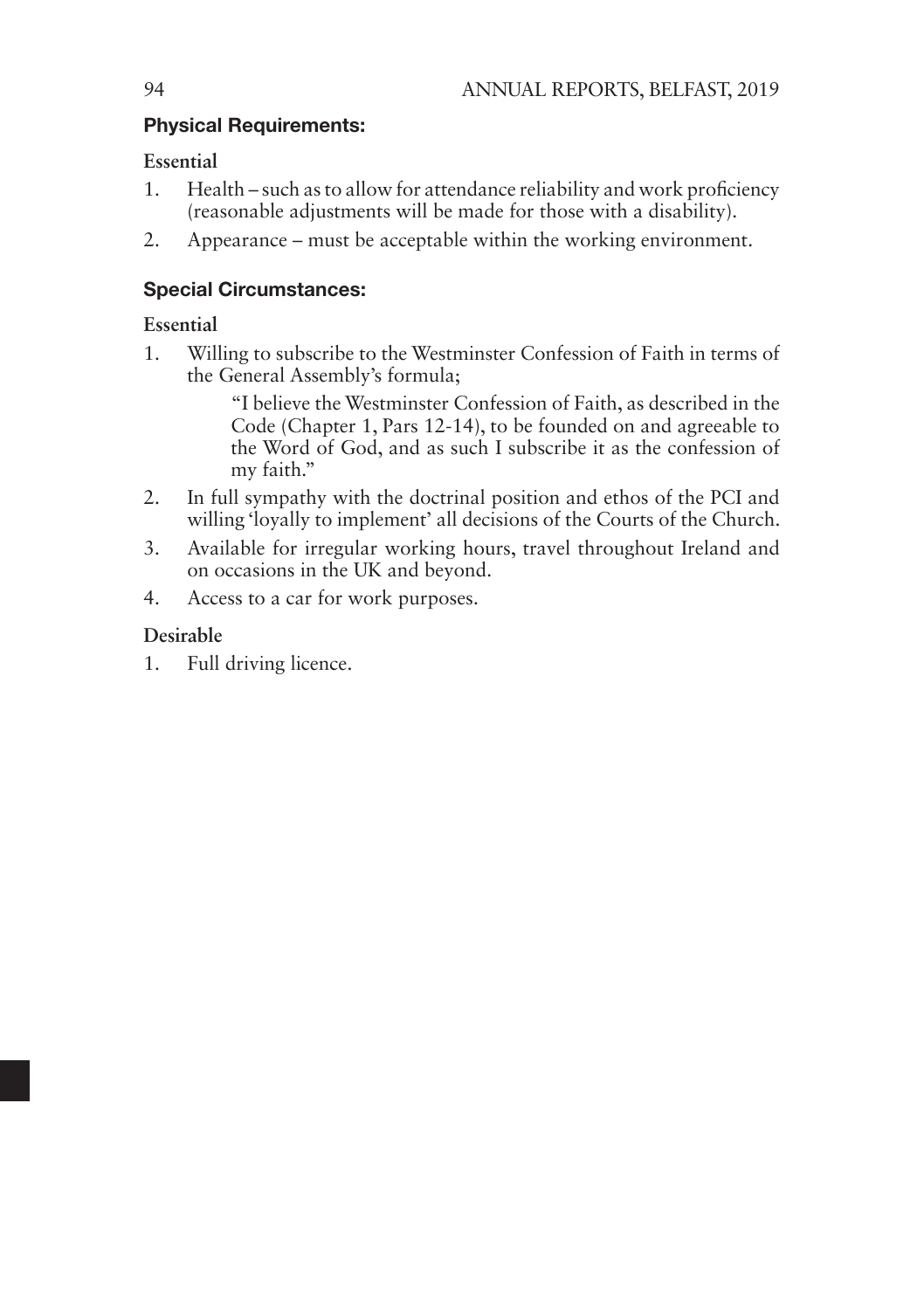# QUALIFICATION FOR VOTING MEMBERSHIP TASK GROUP

1. The 2017 General Assembly received a Memorial from the Rev Dr Ivan Neish, which stated:

*The Memorial of the Rev Dr Ivan D Neish, respectfully showeth:*

*That the issue of financial giving to the work of the Church is a matter of the heart of the giver and ought not to be something which is regulated in a legal way, as in the Code of the Presbyterian Church which ties giving to voting. Giving should be left to the individual, who should be allowed to give in the way they feel appropriate, recognising that those who give do so according to a range of different patterns.*

*That the current requirement in the Code could be counterproductive in encouraging tokenism, whereby a communicant member could give a small amount in an envelope in order to 'fulfil all righteousness', and thereby qualify as a voting member.*

*That there are those in most congregations who are communicant members but who feel constrained by the principle of giving in secret and therefore do not have envelopes or give in any way that can be recorded. Many, if not most, of these people nevertheless give financially, but are by the current system excluded from voting.*

*That these matters could be resolved if the Code simply stated that a Communicant member in good standing is eligible to vote.* 

*Memorialists, therefore, pray your Venerable Assembly to instruct the Judicial Commission to draft overtures for presentation at the 2018 General Assembly removing the requirement to subscribe financially from the qualification to be a voting member of a congregation.*

*And Memorialist, as in duty bound, will ever pray.*

2. In response to this Memorial, the General Assembly resolved as follows:

*That the Memorial be received and its prayer be not granted, but that the Moderator's Advisory Committee appoint a Task Group to consider the qualifications of voting members and report to the 2018 Assembly.*

3. The following task group was appointed to carry this forward:

Moderator, Clerk (Convener), Deputy Clerk, General Assembly Solicitor, Rev Dr Derek McKelvey, Mrs Dianne Leckey, Mr James Livingstone, Mr Kenneth Belshaw, Mrs Elizabeth Moffett and Rev David Johnston.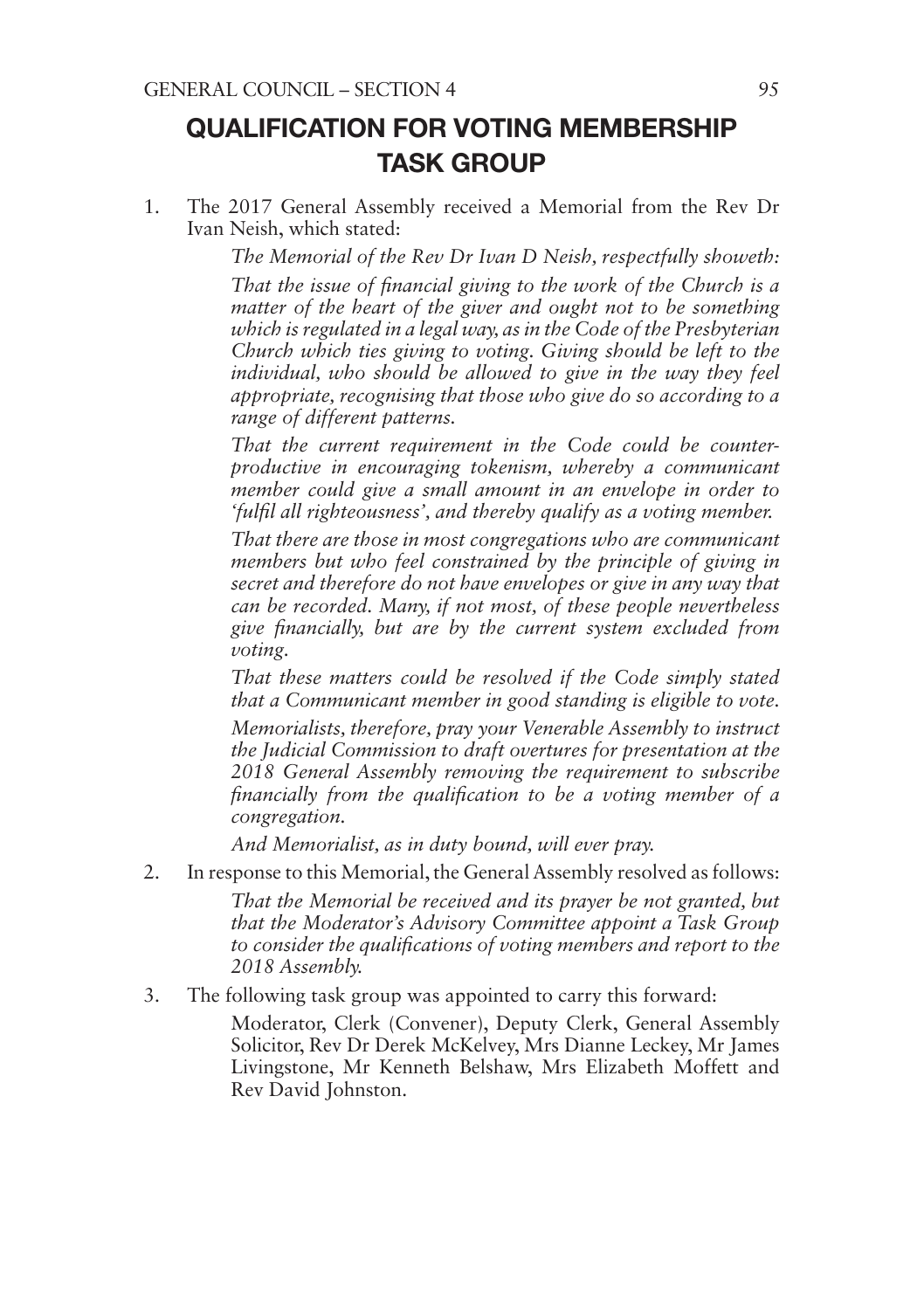- 4. The task group met on Thursday 13 December 2018 and held a preliminary discussion of its remit and the issues involved, during which it was noted that:
	- (a) The substance of Rev Dr Ivan Neish's position is that communicant members should not have to contribute to the funds of the congregation to be a voting member.
	- (b) The current basic requirement of the Code, Par 175(1) was noted, namely:

*Voting members in the Church are communicants on the roll of the congregation who are listed, whether by name or number, as having contributed to the stipend or weekly freewill offering of the congregation in the last financial year.*

- (c) The Clerk reported that the Finance Panel of the Support Services Committee would be bringing an overture to the 2019 General Assembly seeking to amend to Code to state that all giving should be recorded by number only i.e. anonymously.
- 5. Dr Neish joined the meeting and a lengthy and fruitful discussion took place. Dr Neish explained the reasoning behind his position and responded to questions. Some of the main points made by Dr Neish were as follows:
	- (a) That he accepted the need for an FWO system to be available and that it use would be the normative position for most church members.
	- (b) It seems not to make sense that a nominal contribution through a FWO system entitles a person who is a communicant to be a voting member – encourages tokenism.
	- (c) Par 6 of the Code sets a high calling for church members, as opposed to such tokenism:

*Church members are called to make diligent use of the means of grace, to share faithfully in the worship and work of the Church, to give of their substance as the Lord may prosper them, to render whole-hearted service to Christ and His Kingdom throughout the world and to continue in the peace and fellowship of the people of God.*

- (d) There are some people who in principle, based on their reading of the scriptures, practice totally secret giving to the Lord i.e. nobody else knows.
- (e) While he desired to break the link between recorded giving and voting membership, he recognized that for many other reasons a FWO list would continue.
- (f) However, all communicants in good standing should have a vote in the congregation. This would mean kirk sessions taking seriously the need to review the communion roll.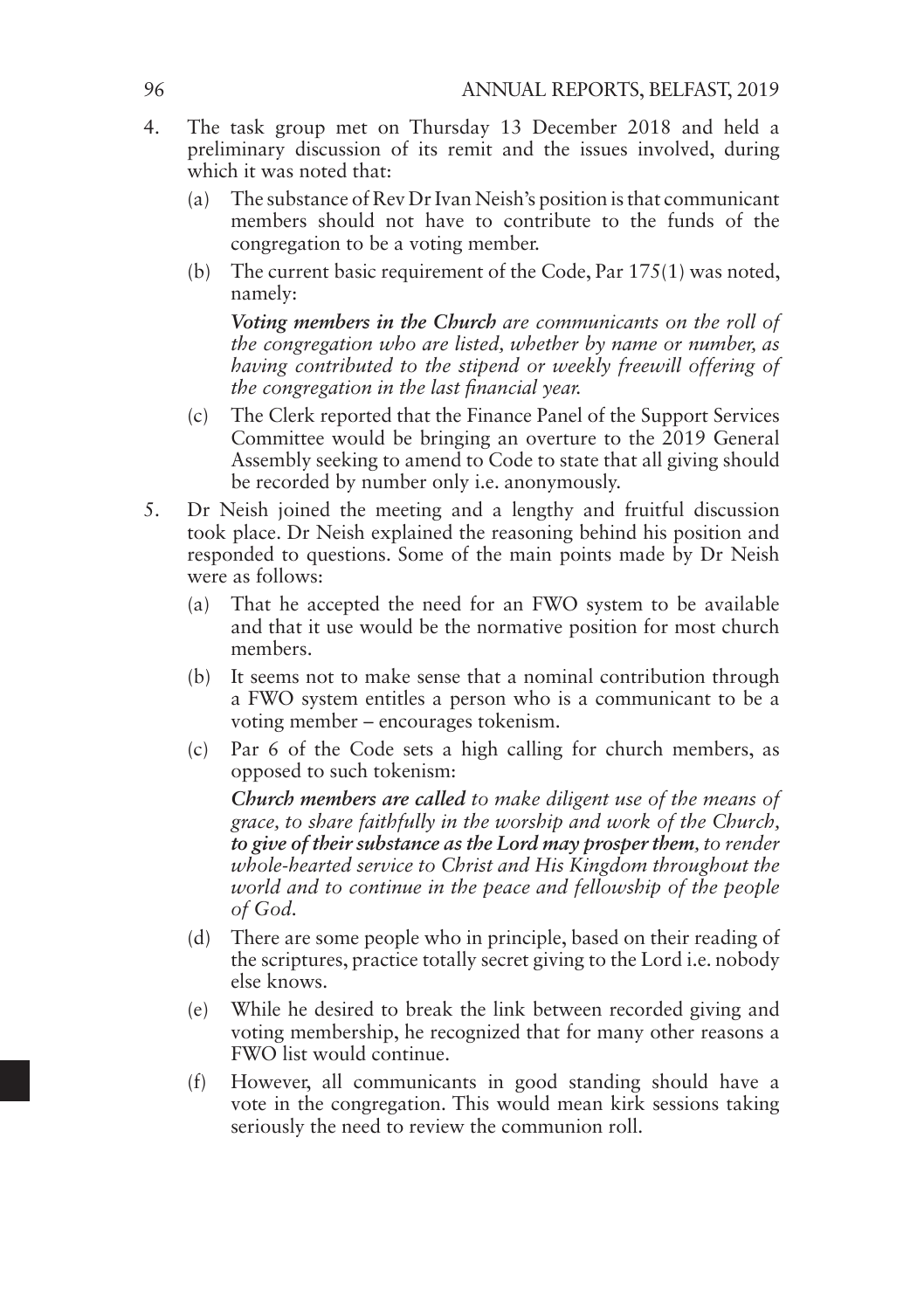#### GENERAL COUNCIL – SECTION 4 97

- 6. After Dr Neish left the meeting there was a full discussion on the pros and cons of his position. It was agreed that there was a biblical responsibility on all members of a congregation to financially support the work of the Lord in and through the congregation – to give of their substance as the Lord may prosper them. However, different opinions were legitimately held as to whether recorded giving should be a requirement for voting membership.
	- (a) Some support that it should be a requirement (the current position in PCI) because it encourages giving and demonstrates that members are fulfilling this responsibility.
	- (b) Some feel the link should go (a change in PCI practice) because it encourages unbiblical nominalism and rules out from voting membership some people who, on biblical grounds, feel that all giving should be between the believer and the Lord i.e. in secret.

It was recognised if option (b) was adopted then it would make regular reviews of the communion roll even more important. Might this be done by a proactive pointing to the obligations of members set out in Code Par 6 as part of a review of the communion roll every three years?

- 7. Members of the task group undertook to give further consideration to the issues in advance of the next meeting. The task group met again on Wednesday 13 February 2019. Following further detailed discussion and consideration of the issues at hand, it was resolved as follows:
	- (a) The task group recognised the force of Dr Neish's argument concerning the probably small number of members who give but 'are not listed by name or number as having contributed to stipend or weekly freewill offering.' Code Par 175 (1)
	- (b) However, the task group is aware that paragraph 6 of the Code sets out the calling of church membership, one element of which is 'to give of their substance as the Lord may prosper them.'
	- (c) Therefore, the task group recommends that the link between giving and voting membership should not be broken at this time. This recommendation was endorsed by the General Council at its meeting in March 2019 and an appropriate resolution is appended.
	- (d) However, the task group asked the General Council to consider whether it wished to recommend to the General Assembly that it consider setting up a group to examine how Par 6 of the Code, in its entirety, relates to determining voting membership, rather than simply singling out the financial element. After a period of debate, the General Council decided not to make such a recommendation to the General Assembly.

TREVOR D. GRIBBEN, Convener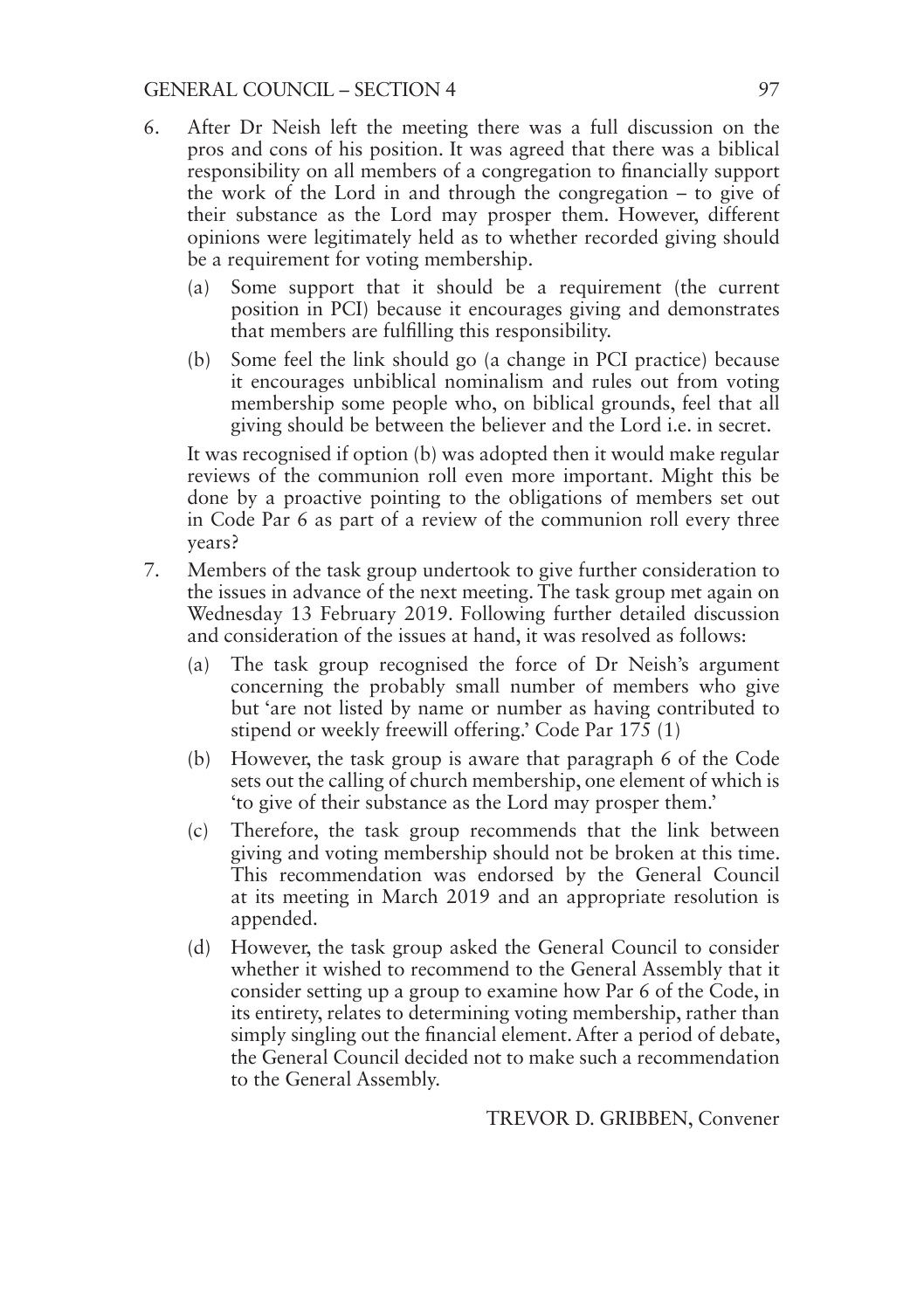# HISTORIAL ARCHIVING TASK GROUP

- 1. The Historical Archiving Task Group has met twice since the last General Assembly.
- 2. Since it was appointed in January 2015 its work has been in three main areas.
	- (a) Clearing the strongroom of unessential material.
	- (b) The Presbyterian Historical Society of Ireland has taken custody of a large volume of material which is of historical interest, but is not essential to hold in the strong room. This has cleared a lot more space in the strongroom, which contains now mostly minutes and legal documents relating to the General Assembly, as well as some similar material relating to presbyteries and congregations.
	- (c) Collating minutes of commissions, boards and committees of the General Assembly which are not in the strongroom. Relevant departmental staff have removed minutes stored in rooms on the first floor from other material and placed them together in one location. Other material has been offered to the Presbyterian Historical Society: that which is of no interest to it has been disposed of.
	- (d) Cataloguing of minutes and legal documents. It has not been possible to make any progress on this.
- 3. Although there exists in the Financial Secretary's Department a file which lists material in the strongroom, this is now out of date. Again, although in 2013 a professional survey of material held in the strongroom was carried out on behalf of the Presbyterian Historical Society, this too is out of date and needs revised and put into electronic form to facilitate searches.
- 4. The experience of the last four years and more has shown:
	- (a) that the Deputy Clerk and other departmental staff do not have the capacity to properly catalogue the minutes and other legal documents relating to the General Assembly.
	- (b) that it is important for the General Assembly that its minutes and live legal documents are catalogued easily found when consultation is needed.
- 5. The task group has concluded that it is not the appropriate vehicle to achieve what is referred to in paragraphs 3 and 4 above. It has accordingly recommended to the General Council that that an individual with appropriate skills is appointed on a short-term basis to:
	- (a) Clear the strongroom of all remaining unnecessary items.
	- (b) Catalogue all General Assembly commission, board and committee minutes and live legal documents, disposing of other items as appropriate (including to the Presbyterian Historical Society).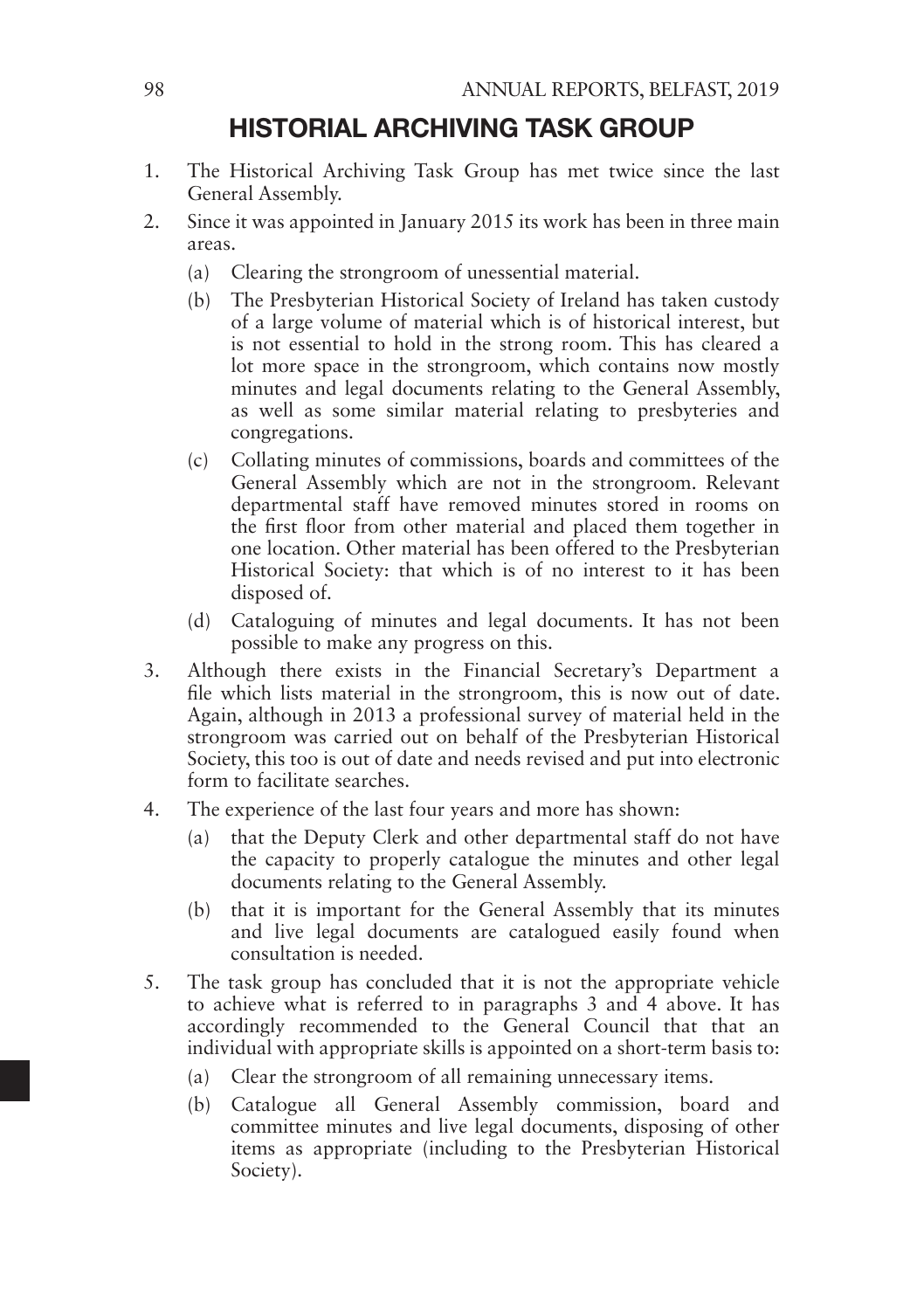- (c) Catalogue all presbytery and congregational minutes and live legal documentation, returning other items to those bodies, or disposing of them as appropriate (including to the Presbyterian Historical Society).
- (d) Place all General Assembly commission, board and committee minutes in appropriate binders, folders or boxes.
- (e) Place all General Assembly live legal documents in appropriate receptacles.
- (f) Place all presbytery and congregational minutes and live legal documents in appropriate receptacles.
- (g) Draw together the items at 8b and c, wherever they are in the building and place them in the strongroom. An exception to this is material relating to the Financial Secretary's Department which may more appropriately be stored in the secure room on the first floor.
- (h) Arrange the items in the strongroom in a logical order on the shelves, allowing room for further additions, and indexing them to facilitate retrieval at a later date.
- (i) Produce a catalogue of items arranged by General Assembly, presbytery and congregation, including the index referred to at h) above.
- (j) Devise a scheme for the deposit of future General Assembly commission, council and committee minutes and live legal documents, and of presbytery and congregational minutes and live legal documents in the Strong Room.
- 6. Included in the task group's remit is reference to material held at Union Theological College and with the Presbyterian Historical Society of Ireland.
- 7. It has not, in any meaningful way, been able to address material held in Union Theological College. Most of it is relevant to the college, although there is a substantial amount of material relating to the Foreign Mission held there. Ultimately everything 'owned' by the college, is the property of the General Assembly, as the college is a constituent part of the Presbyterian Church in Ireland. If it is desired to have the material held there catalogued properly (apart from what is in the library) then an individual would need to be appointed on the a similar basis to what is recommended above in paragraph 5.
- 8. The material stored in the Historical Society is well catalogued and the basis of understanding is that anything which is rightly the property of the General Assembly will be restored to it on request.
- 9. At the General Council meeting in April 2019, the recommendations of the task group outlined in par 5 above were adopted and referred to the Support Services Committee for outworking.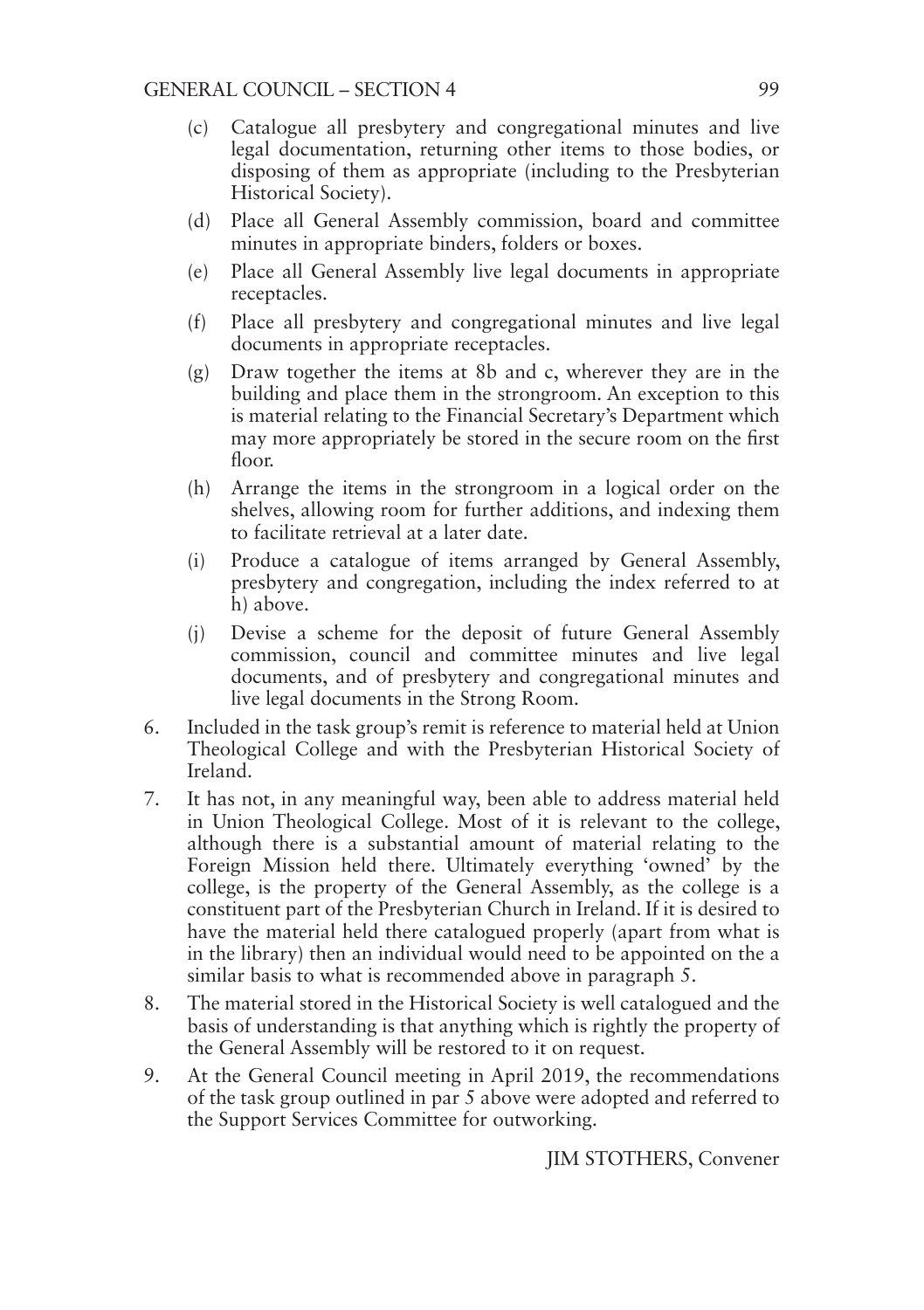# CENTRAL PRAYER COORDINATION TASK GROUP

- 1. The Central Prayer Coordination Task Group has met twice since the last General Assembly.
- 2. It has monitored the format and take-up of the new weekly Let's Pray resource.
- 3. Let's Pray is proving a useful tool for the church and the process of producing and distributing it each week is effective. Extensive use if being made of the resource.
- 4. Some minor changes have been made: the accompanying slides now mostly use graphics only (rather than including extensive text) and are produced in two screen sizes; and the Friday section has been altered to enable the prayer topics to be more easily distinguished from each other.
- 5. A pilot of the use of *PrayerMat*e, a popular prayer app, as an additional platform is running. If successful the prayers from Let's Pray will be published on it on a daily basis. This would cost £240 per annum, but will be free to users of the app.
- 6. The new format *Presbyterian Herald* has significantly increased the amount of prayer information given, tying it to specific articles in the Mission Connect section. The prayer information is both more detailed and more up to date than was previously possible in the *Prayer Handbook*.

JIM STOTHERS, Convener

# AD-HOC BUSINESS

#### (A) Finance and Staffing Commission (2019)

- 1. In light of recent decisions with regard to Union Theological College, the General Council at its meeting in April 2019 agreed to recommend to the General Assembly that a Finance and Staffing Commission (2019) be appointed. This would both enable necessary decisions to be taken during the forthcoming transitional period in the life of the college and also enable firm and definite proposals, regarding the college's future, to be brought to the General Assembly for decision.
- 2. Subsequent to the meeting of the General Council, the Clerk of Assembly received written notification from Principal Stafford Carson indicating that he intended to retire from his post as Principal of Union Theological College and Professor of Ministry on 30 September 2020. The Finance and Staffing Commission (2019) would therefore have the responsibility of taking all steps necessary to bring a nomination for a new Principal to the 2020 General Assembly for appointment.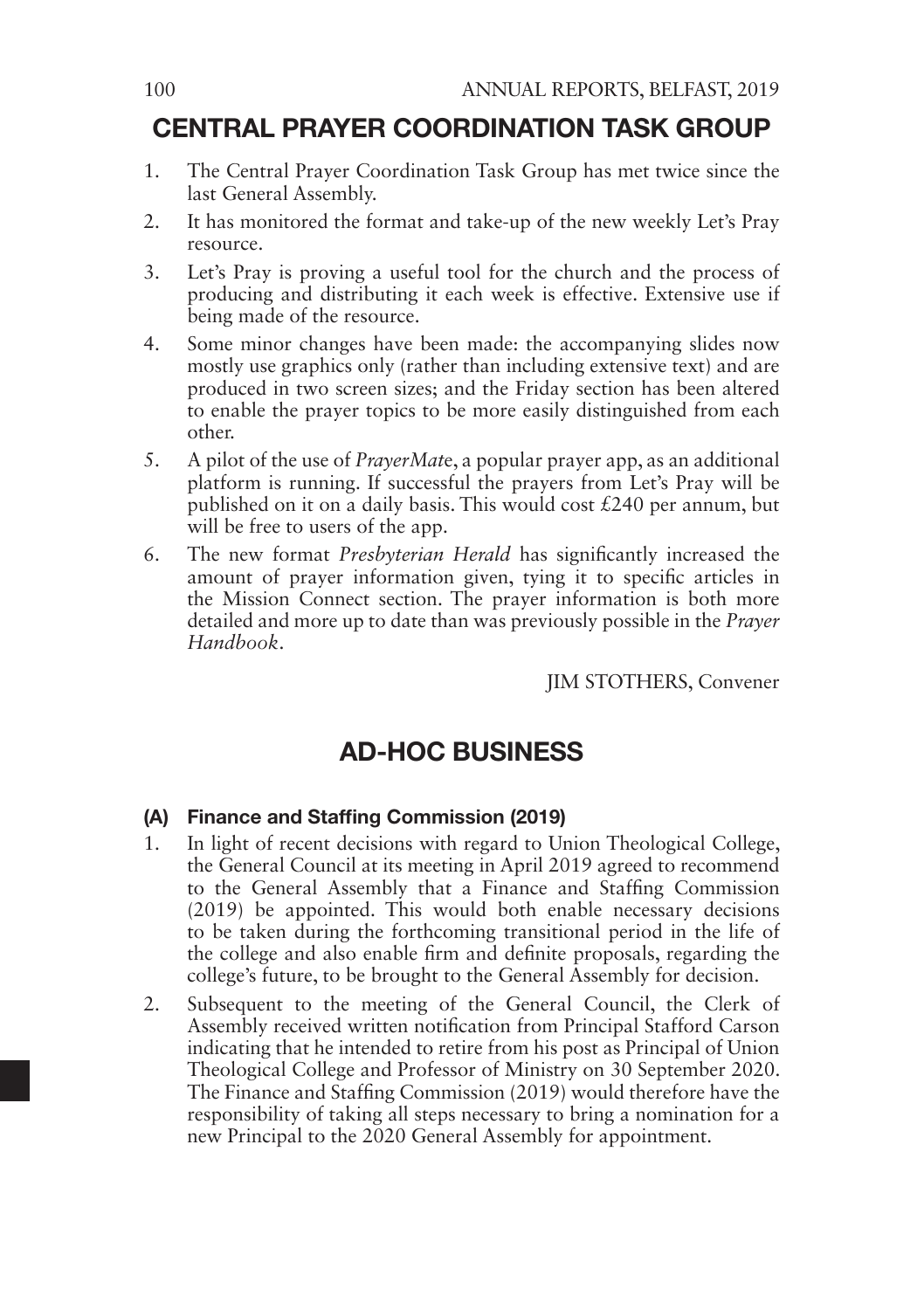- 3. It is therefore recommended that the Commission would have full and specific Assembly powers:
	- to consider the recommendations of the Union Theological College Management Committee and/or Council for Training in Ministry and/or other relevant General Assembly bodies;
	- to make any necessary legal, financial and staffing decisions in regard to Union Theological College;
	- to bring a nomination for a new Principal of UTC to the 2020 General Assembly for appointment;
	- to present firm and definite proposals regarding the College's future to the General Assembly for decision.
- 4. Appropriate resolutions are appended in regarding the appointment of the commission and its membership.

TREVOR D. GRIBBEN, Clerk of Assembly

#### (B) COUNCIL FOR GLOBAL MISSION – STRUCTURES REVIEW REPORT

- 1. The Council for Global Mission has reviewed its current structures and is proposing the following changes as set out below in this report to the General Council.
- 2. This review has been carried out as a follow-up to the 2013 and 2014 reports of PCI's Structures Review Panel, which reviewed all the structures within PCI, focusing on the concepts of accountability, communication and engagement and stated the remit for the Council for Global Mission as follows:
	- (a) Supporting the mission and service of PCI offered by congregations working together through the General Assembly in global mission including:
		- (i) developing mission overseas, including developing partnerships with churches and sending personnel;
		- (ii) promoting world development issues, including providing for an annual appeal;
	- (b) Leading thinking within PCI with regard to issues of global concern, such as the environment, race relations and international relations.

#### Procedures

3. In coming to review its internal structure at this time, the Council for Global Mission recognised that it could take initiatives to carry out minor adjustments to its structure of panels and task groups, with subsequent ratification by the General Council. It further recognised, however, that a more significant re-structuring, especially one that involved a change to Assembly Committees would from the outset, involve an ongoing conversation with the General Council which is responsible for all re-structuring.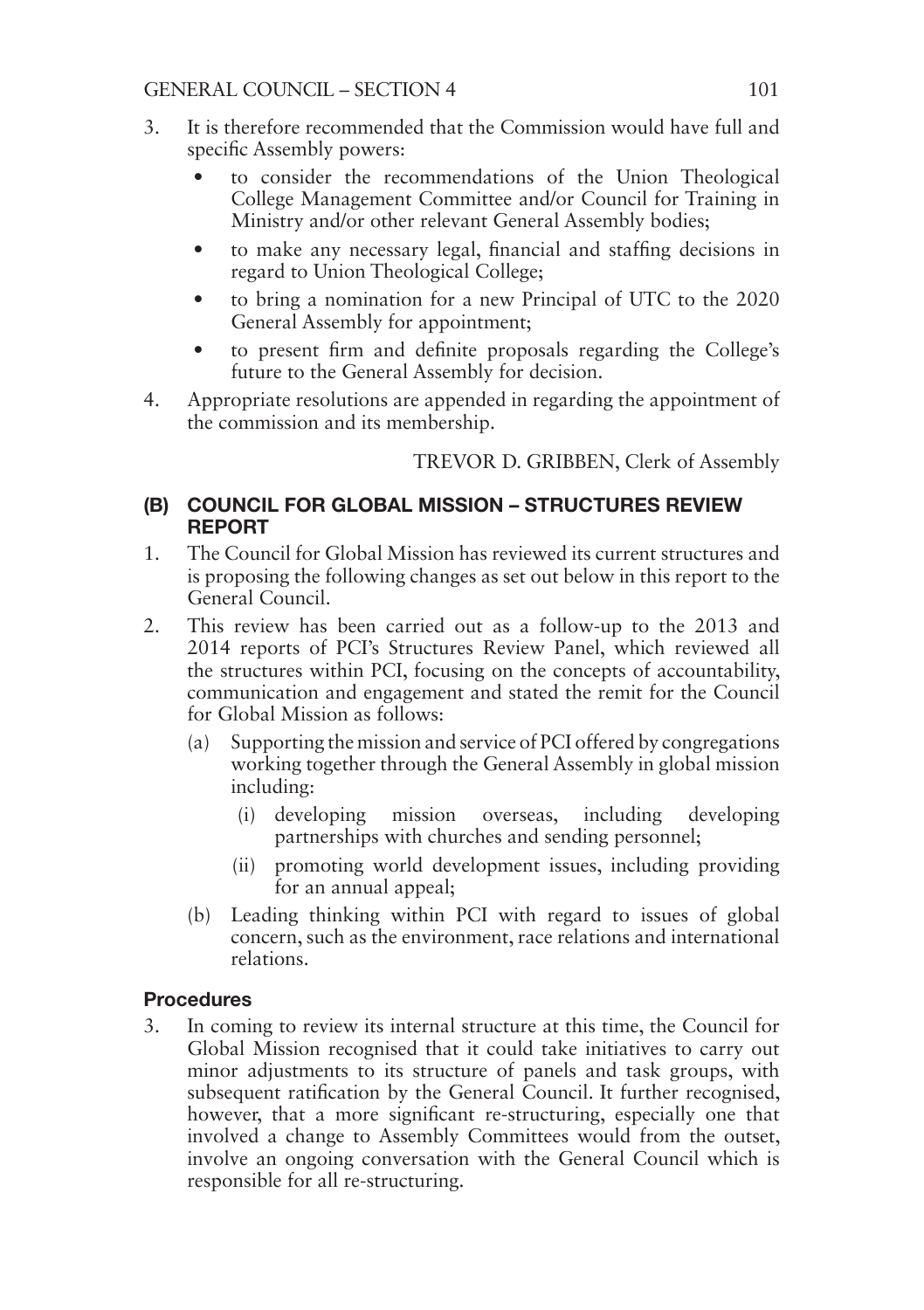4. In forwarding this report to the General Council for consideration, the Council for Global Mission understands that whatever structure may be agreed and subsequently forwarded to the General Assembly in 2019, will not come into effect until the General Assembly 2020 at the earliest, once committees and panels have been populated and conveners nominated.

#### Presenting issues

- 5. The Council for Global Mission recognises, in seeking to fulfil its General Assembly remit, that there is a need to function more efficiently and effectively. It identified a particular need for Assembly Committees to function more effectively as the place where strategy was discussed and set, and in this regard to distinguish more clearly the specific roles of committees, panels and task groups.
- 6. The Council identified the importance of improving Council representation at every level of its structure, and especially at those points where key decisions were to be taken.
- 7. While not a key driver for change, it was recognised that a new, streamlined, structure would have beneficial implications for the stewardship of resources, not least the work of Mission Department Staff.
- 8. Not only was a new, streamlined structure required, therefore, but this needed to be accompanied by new ways of working.

#### **Consultation**

- 9. Interviews were carried out with conveners of Council for Global Mission Committees and Council-appointed panels and these confirmed the need for change at this time. These conveners then took the discussion to their respective committees and panels. In general, proposed changes were received positively, in as much as their purpose and improved efficiency could be identified and with assurance that key areas of remit were not lost.
- 10. The following points were commonly mentioned during the interviews:
	- (a) Changes to the structure are needed to avoid duplication and aid effectiveness and efficiency of the various committees and panels but these should be accompanied by:
		- (i) clear statements of purpose for council, committees and panels;
		- (ii) defined remits for committees and panels including responsibility for decision making;
		- (iii) defined roles for individuals within each of these groups i.e. conveners, chairs, agents, secretaries and members.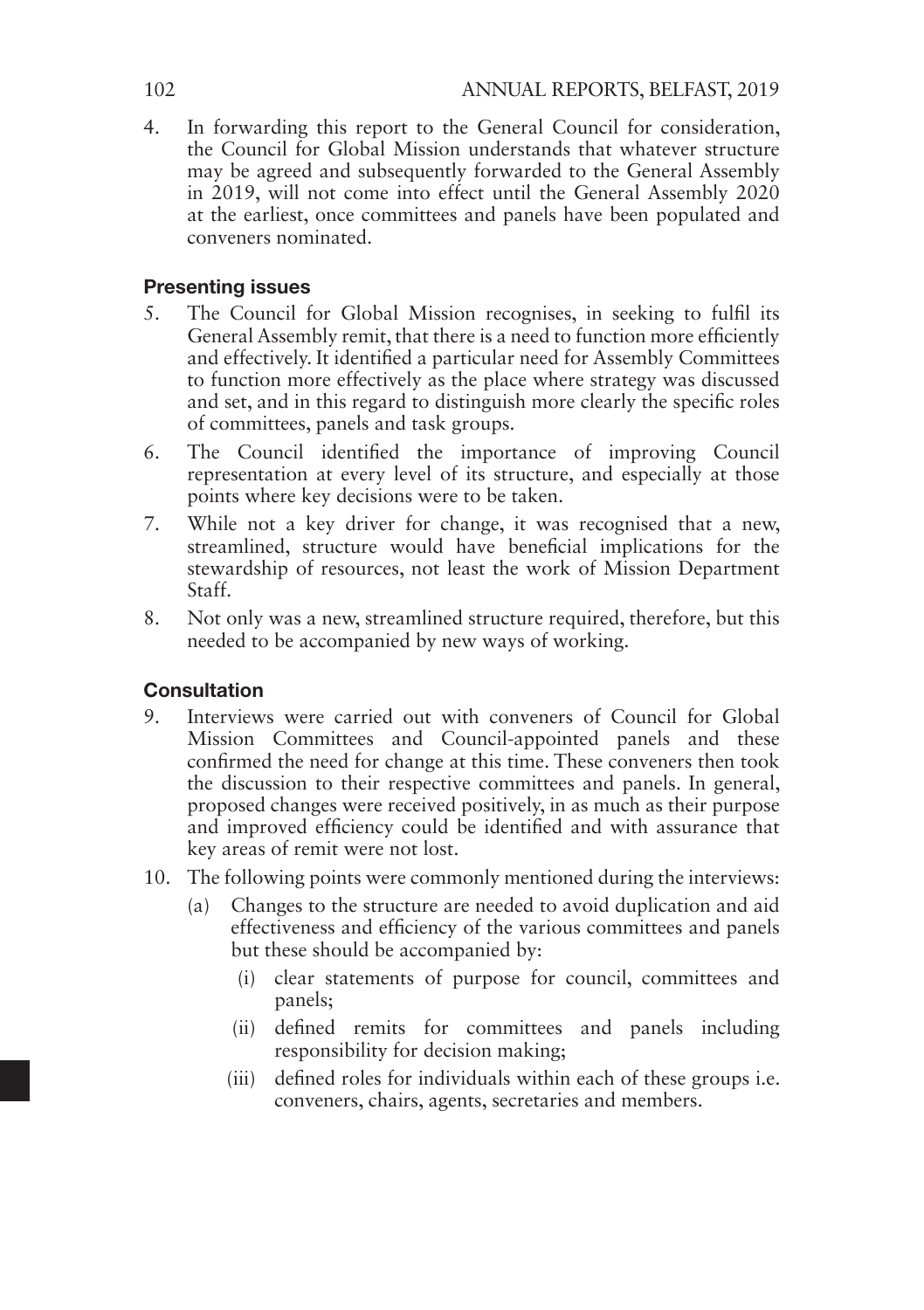- (b) Revisions to the structure must be accompanied by new ways of working if efficiency is to be improved:
	- (i) how we manage our meetings e.g. flow of documentation;
	- (ii) how we record and manage attendance e.g. three consecutive absences without an apology lead to resignation;
	- (iii) induction of members and conveners.
	- (iv) policy guidelines for members e.g. *modus operandi*.
- (c) Each committee and panel within any revised structure should understand how its work fits into the overall strategy of the Council. Priorities and expected outcomes should be defined in an annual work plan for each group.
- (d) Communication is a key priority for CGM and its committees to ensure that stakeholders give and receive information according to their needs. Priorities for communication need to be identified and this will be taken forward by a Communications Sub-Group.
- (e) Ways of effectively collaborating with other councils (e.g. Council for Congregational Life and Witness) on relevant topics and projects should be established e.g. joint task groups

#### Structural Changes

- 11. Following consultation, a proposed new structure was drawn up for further feedback and discussion. See Appendix 1 'Present structure' and Appendix 2 'Proposed Structure'.
- 12. The main structural changes proposed are:
	- (a) Formation of a Global Mission Committee, which would oversee the work of three panels, including developing a strategy for the work of these panels. Some elements of the existing Global Mission Partnership Panel's remit would also be assumed by the Global Mission Committee e.g. partnership strategy.
	- (b) Removal of the Outreach Ministries Committee with its work becoming the responsibility of the Global Mission Committee, especially working through the Global Mission Partnership Panel and Global Mission Worker Panel.
	- (c) Removal of Leadership Development Committee, with the Global Leadership Training Panel being retained under the Global Mission Committee.
	- (d) The Global Development Committee would assume the strategic aspects of the World Development Committee and Global Concerns Committee.
	- (e) Removal of four panels of the Global Concerns Committee with core elements of their work being taken on by agents who would be members of the Global Development Committee, and who may be asked to convene task groups, set up as and when required for key pieces of work.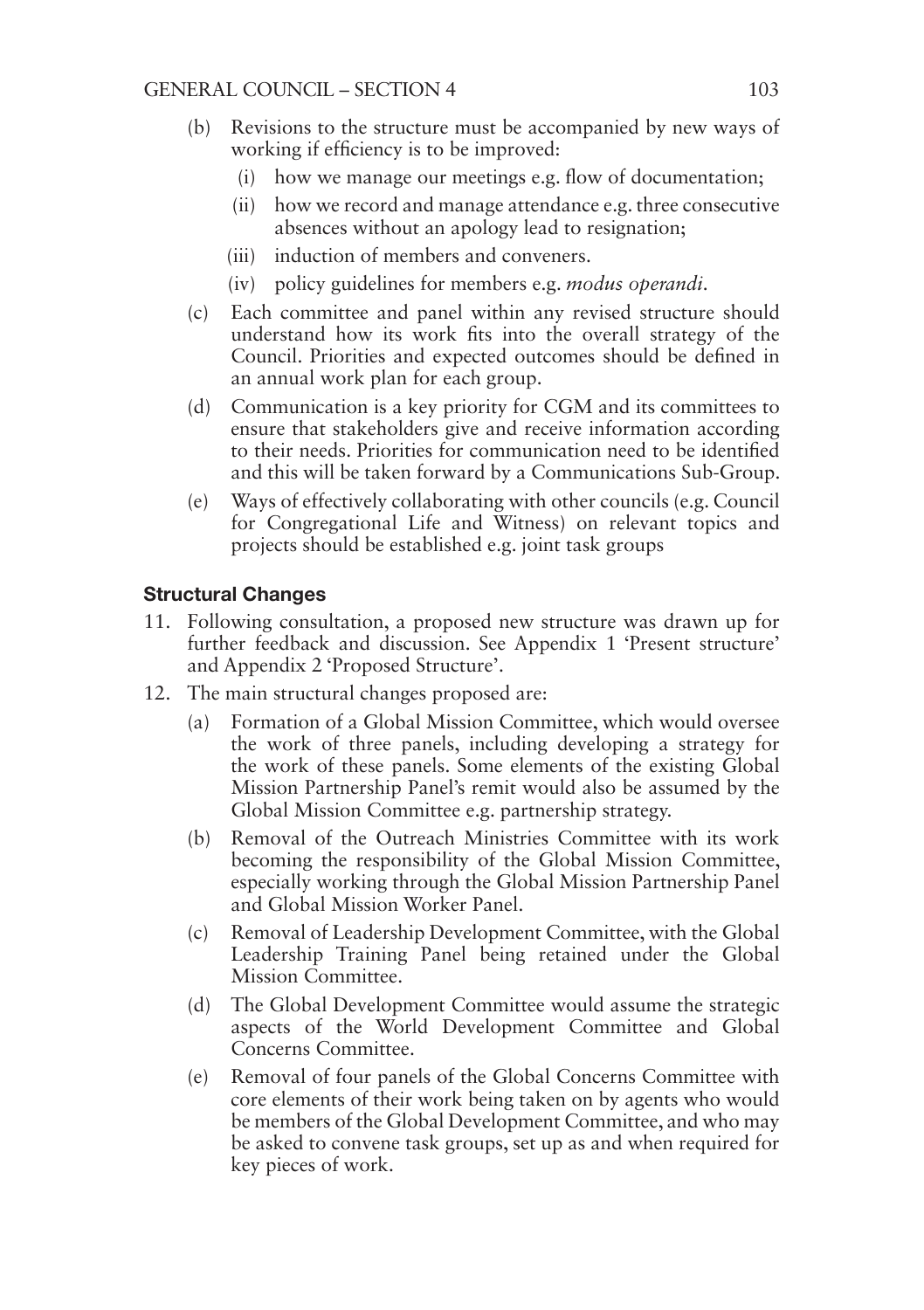(f) A World Development Appeal Task Group set up to focus on the practical aspects of the appeal. This would be a rolling task group appointed for up to three years, depending on the duration of the theme of the appeal.

#### Remit of the Council

13. Under this new structure, the remit of the Council would be fulfilled by the two Assembly Committees as follows:

#### **Global Mission Committee**

- (a) Supporting the mission and service of PCI offered by congregations working together through the General Assembly in global mission including:
- (b) Developing mission overseas, including developing partnerships with Churches and sending personnel;

#### **Global Development Committee**

- (a) Promoting world development issues, including providing for an annual appeal;
- (b) Leading thinking within PCI with regard to issues of global concern, such as the environment, race relations and international relations.

#### **Membership**

14. Membership of each group is outlined in Appendix 3.

#### **Conclusions**

- 15. The following Council for Global Mission therefore came to the following conclusions of the review:
	- (a) A change of structure is needed for the Council to fulfil its remit more effectively and efficiently.
	- (b) A change of structure should be accompanied by new ways of working, with a focus on strong Council representation at every level.
	- (c) In order to achieve the vision, the development and review of strategy should become a clear and focused component of the remit of Assembly Committees, overseen by the Council and, where appropriate, facilitated through its Business and Finance Panel.
	- (d) Where a committee or panel ceases to exist, steps will be taken to ensure that its work is carried out by another committee, panel or, where appropriate, the setting up of a task group.
- 16. The General Council at its meeting in March 2019, supported the proposed new structures for the Council for Global Mission. It agreed to recommend the new structures to the 2019 General Assembly for agreement (taking effect at the 2020 General Assembly), in the clear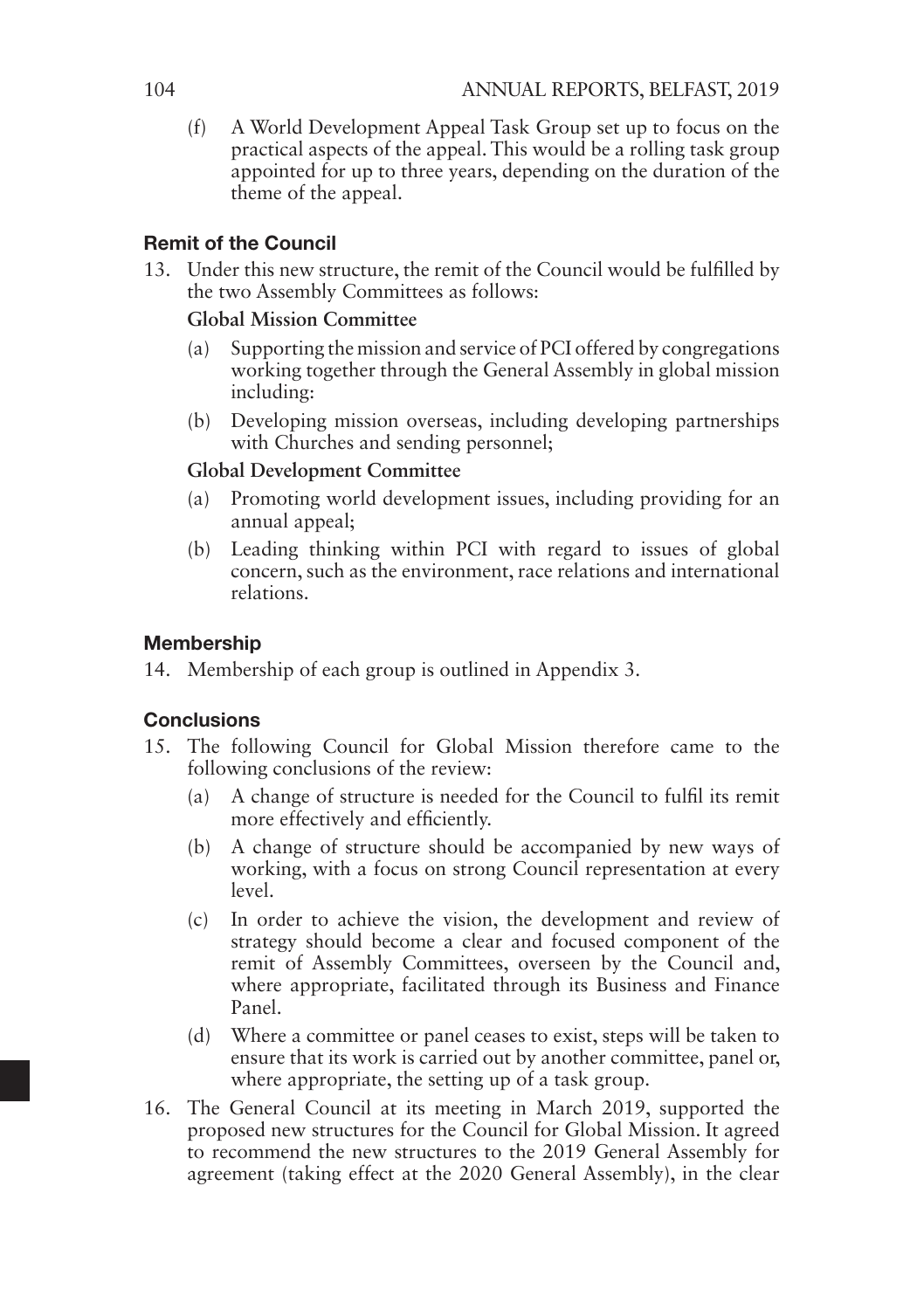understanding that the World Development Appeal will be delivered by a series of discrete Task Groups (rather than a single 'rolling task group'. An appropriate resolution is appended.

TREVOR D. GRIBBEN, Clerk of Assembly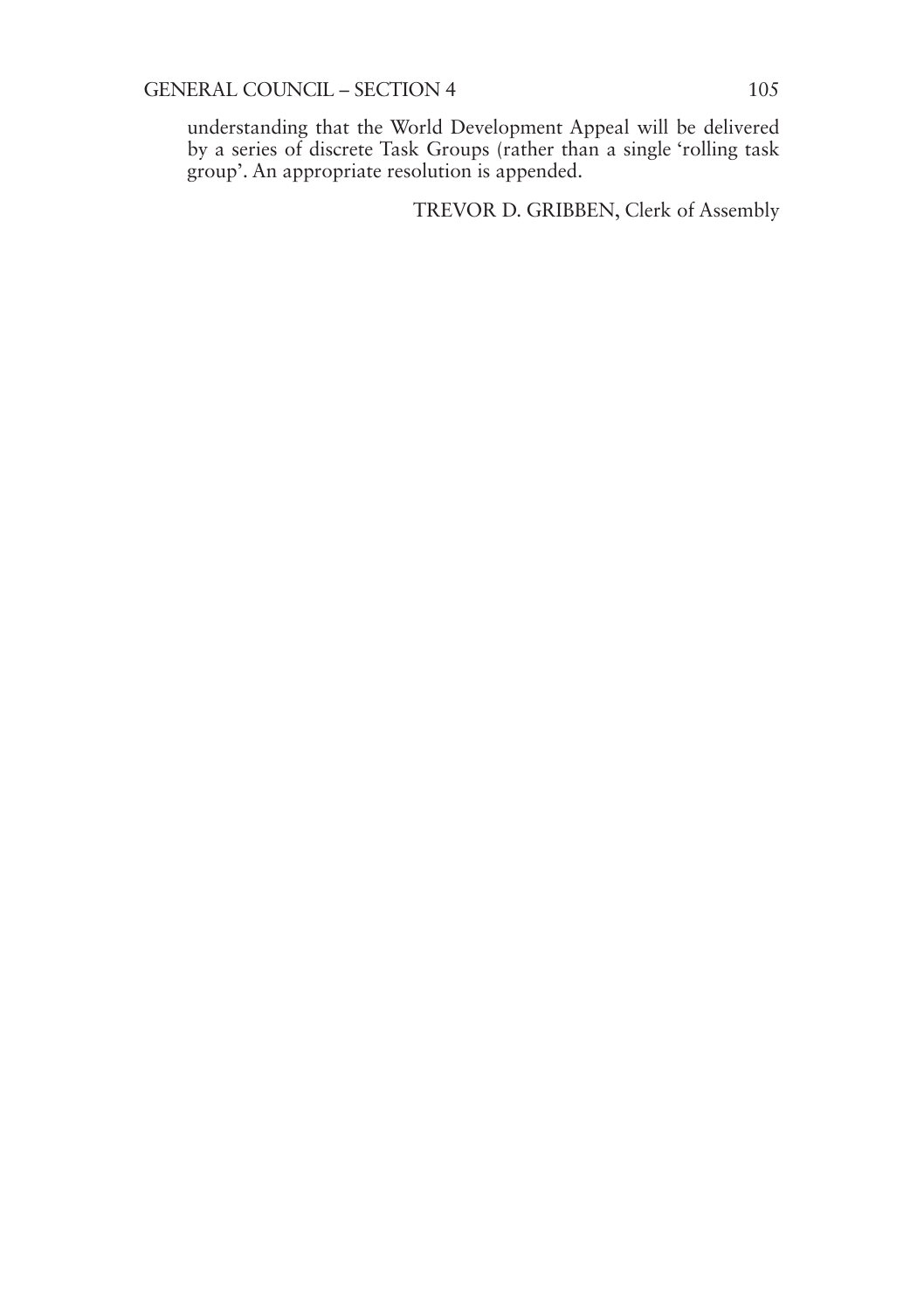| ֠      |
|--------|
| ٠      |
| ļ      |
|        |
|        |
| I      |
|        |
| ı<br>ļ |
|        |
| ļ      |
|        |
| ı      |
|        |
|        |
|        |
| ı      |
|        |
| ı      |
|        |
|        |
|        |
|        |
|        |
|        |
|        |
|        |

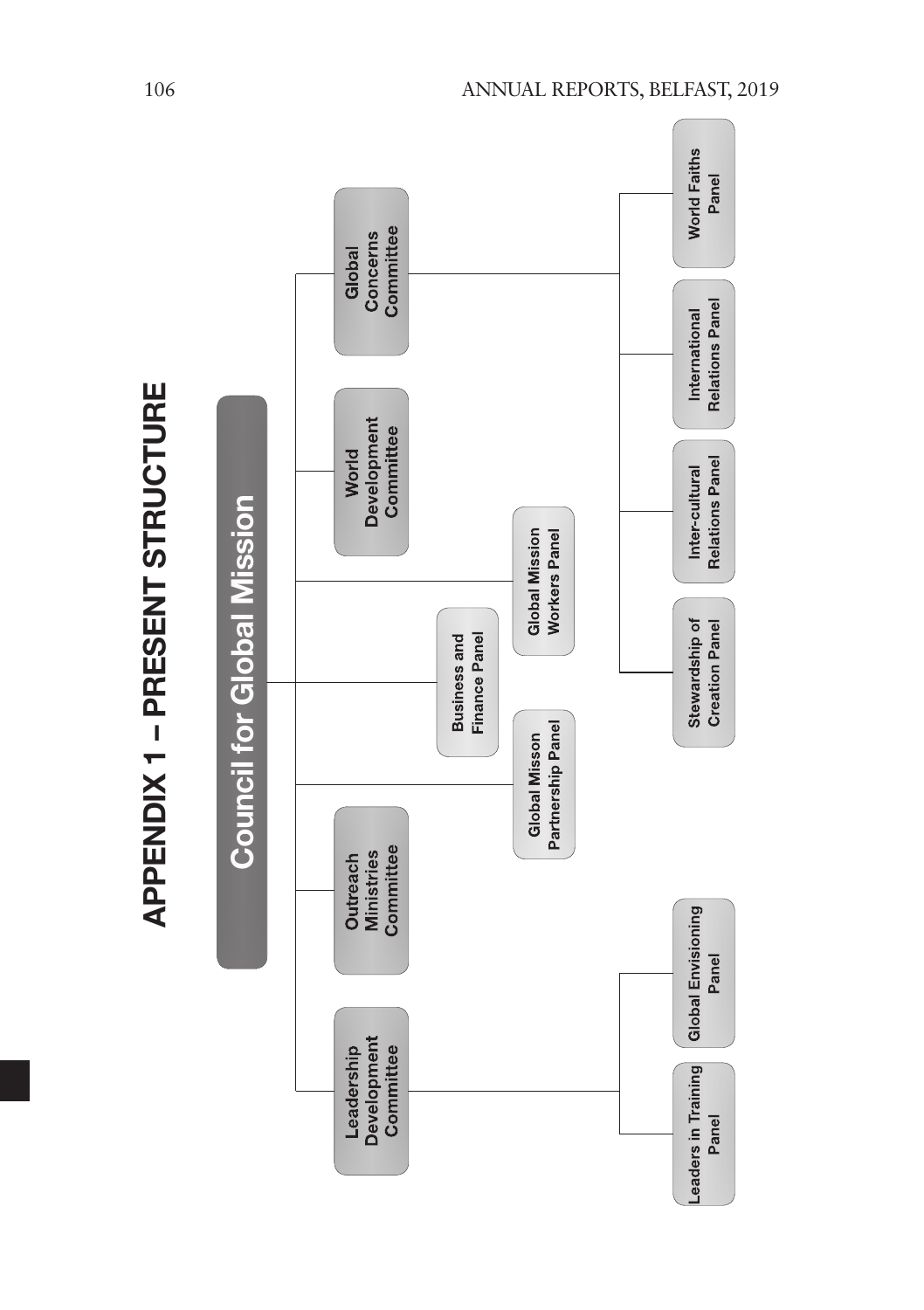

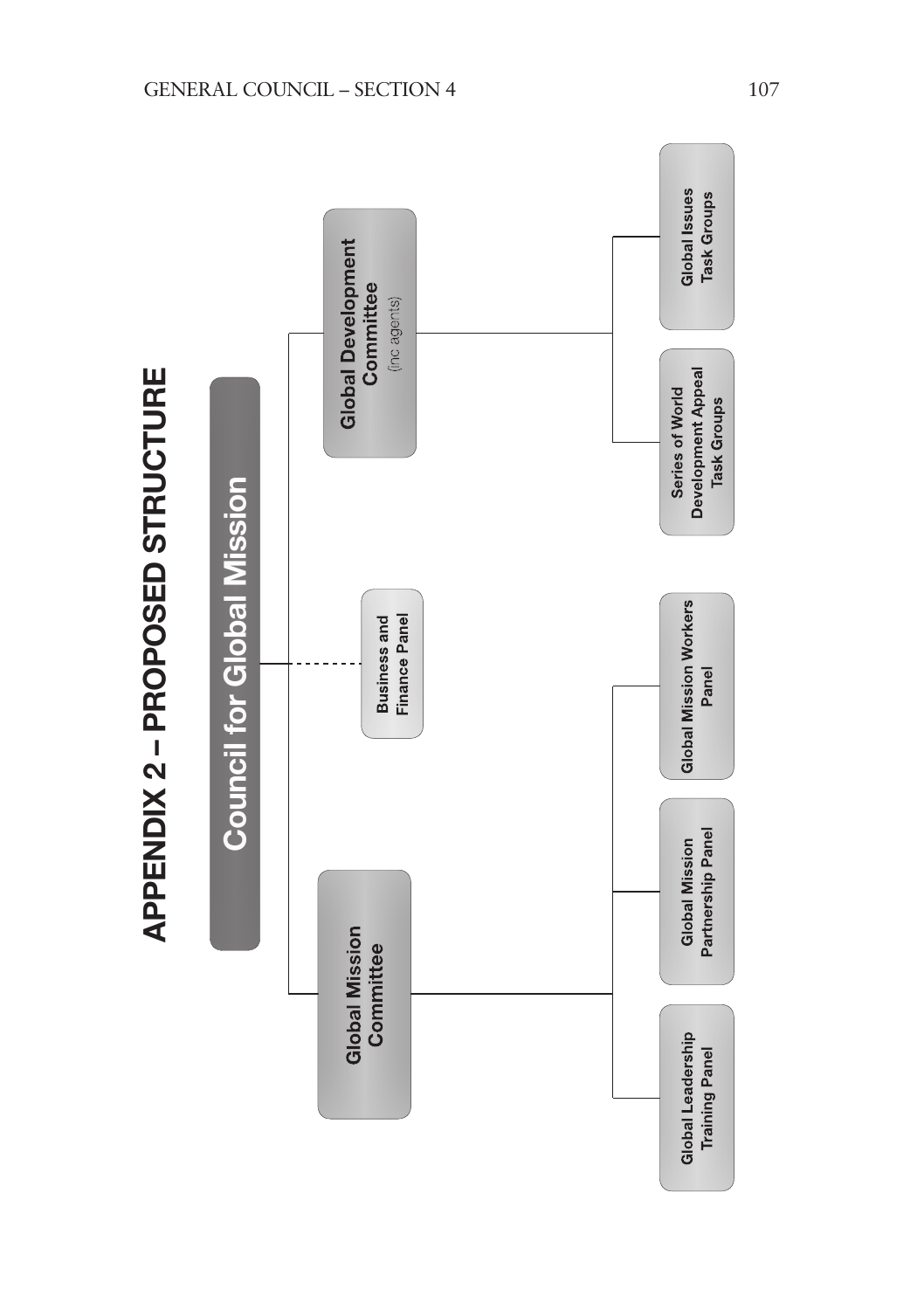# APPENDIX 3

#### Proposed Membership for New Council Structure

#### 1. Council for Global Mission

Ex-officio: Moderator, Clerk, Council Convener, Council Secretary plus PW representatives x 2; and Committee and Council-Panel Conveners: Global Mission Committee Convener, Global Development Committee Convener, Business and Finance Panel Convener.

*Presbytery Nominees x 19 Nominations Committee Nominees x 10*

#### 2. Global Mission Committee

Ex-officio: Moderator, Clerk, Council Convener, Council Secretary, Committee Convener, Leaders in Training Panel Convener, Global Mission Partnership Panel Convener, Global Mission Workers Panel Convener.

*Council Members x 4 (normally excluding ex-officio) Nominations Committee Nominees x 4*

#### 3. Global Development Committee

Ex-officio: Moderator, Clerk, Council Convener, Council Secretary, Committee Convener.

*Agents (preferably selected from Council membership):* Stewardship of creation, world faiths, intercultural relations, international relations, other.

*Council Members x 4 (normally excluding ex-officio) Nominations Committee Nominees x 4*

#### 4. Business and Finance Panel

Ex-officio: Moderator, Clerk, Council Convener, Council Secretary Panel convener, Global Mission Committee Convener, Global Development Committee Convener.

*Council Members x 2 (normally excluding ex-officio) Nominations Committee Nominees x 4*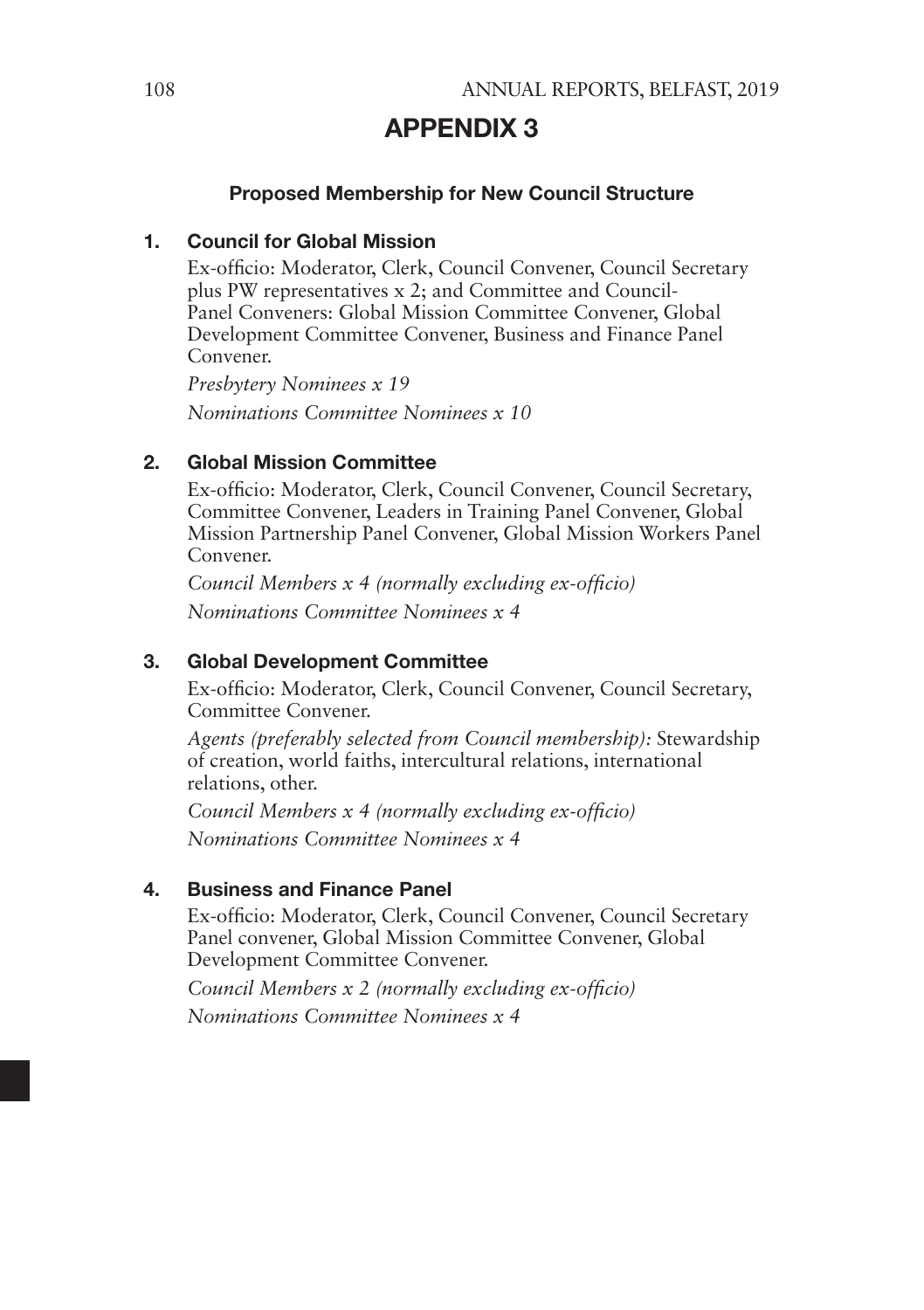#### GENERAL COUNCIL – SECTION 4 109

#### 5. Global Leadership Training Panel

Ex-officio: Moderator, Clerk, Council Convener, Council Secretary, Overseas Mission Committee Convener, Panel Convener, Panel Secretary.

*Council Members x 2 (normally excluding ex-officio) Nominations Committee Nominees x 4*

#### 6. Global Mission Partnership Panel

Ex-officio: Moderator, Clerk, Council Convener, Council Secretary, Panel Convener, Panel Secretary.

*Council Members x 2 (normally excluding ex-officio) Nominations Committee Nominees x 4*

### 7. Global Mission Workers Panel

Ex-officio: Moderator, Clerk, Council Convener, Council Secretary, Panel Convener, Panel Secretary. *Council Members x 2 (normally excluding ex-officio) Nominations Committee Nominees x 4*

NB: As a rule, all groupings should be made up of one third ministers to non-ministers, at least one third female to male, and seeking to have a good age range.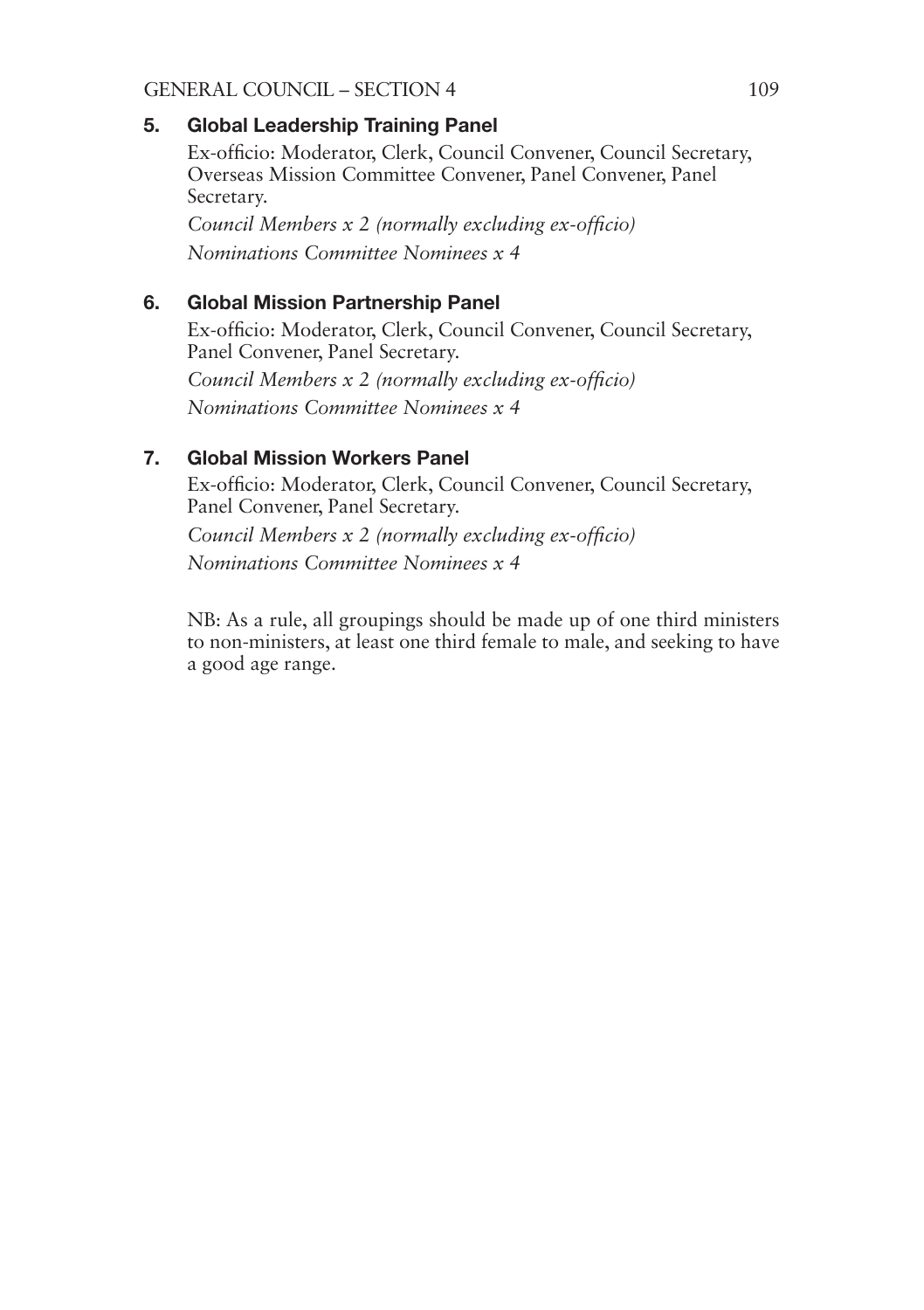#### (C) PEACEHAVEN TRANSFER

#### Introduction

1. The General Council continues to take an overview, on behalf of the General Assembly, regarding the transfer of the Peacehaven Trust into the control of the General Assembly. The following update report was received by the Council at its meeting in April 2019.

#### Summary of facilities

2. Peacehaven Trust comprises three houses in Greystones, Co. Wicklow – Applewood, Lydia and Blake Houses. The houses provide supported living for 17 residents with physical and intellectual disabilities and employs 22 staff. Peacehaven runs on full capacity and has a reputation for the highest standards of care. Senior PCI Council of Social Witness Staff have been advising and supporting the Director of Services, Michael Williams and team and have provided training on a regular basis.

#### Governance

3. The Peacehaven Trust Board membership is currently as follows:

Mr Stuart Ferguson (Chair), Adelaide Road, Dublin;

Mr Ken Gillanders, Adelaide Road, Dublin;

Mr Brian Egan, Greystones;

Rev Dr Trevor McCormick, Convener of the Council for Social Witness;

Mr Lindsay Conway, Secretary to the Council for Social Witness.

4. The board meet bi-monthly and receive a comprehensive report from the Director of Services, outlining the activities and services and any matters which require board approval. At the conclusion of the meeting the board meet without staff to discuss the overall management and deal with strategic and forward planning. To be fully compliant two further board members are required and will be appointed soon.

#### Transfer of Peacehaven to the Presbyterian Church in Ireland (Council for Social Witness)

- 5. In 2015-16, the then Board of Peacehaven Trust approached PCI with the request that PCI would take over the running and ministry of Peacehaven. Following lengthy consideration and discussion, in May 2016 the then Finance and Staffing Commission of the General Assembly agreed in principle that this should proceed, reporting to the 2016 meeting of the General Assembly.
- 6. Since then, the process has been both slow and complicated. A number of issues in relation to registration have been resolved, but a small number of legal and grant-related matters remain outstanding. The General Assembly Solicitor and the Senior Team of the Council for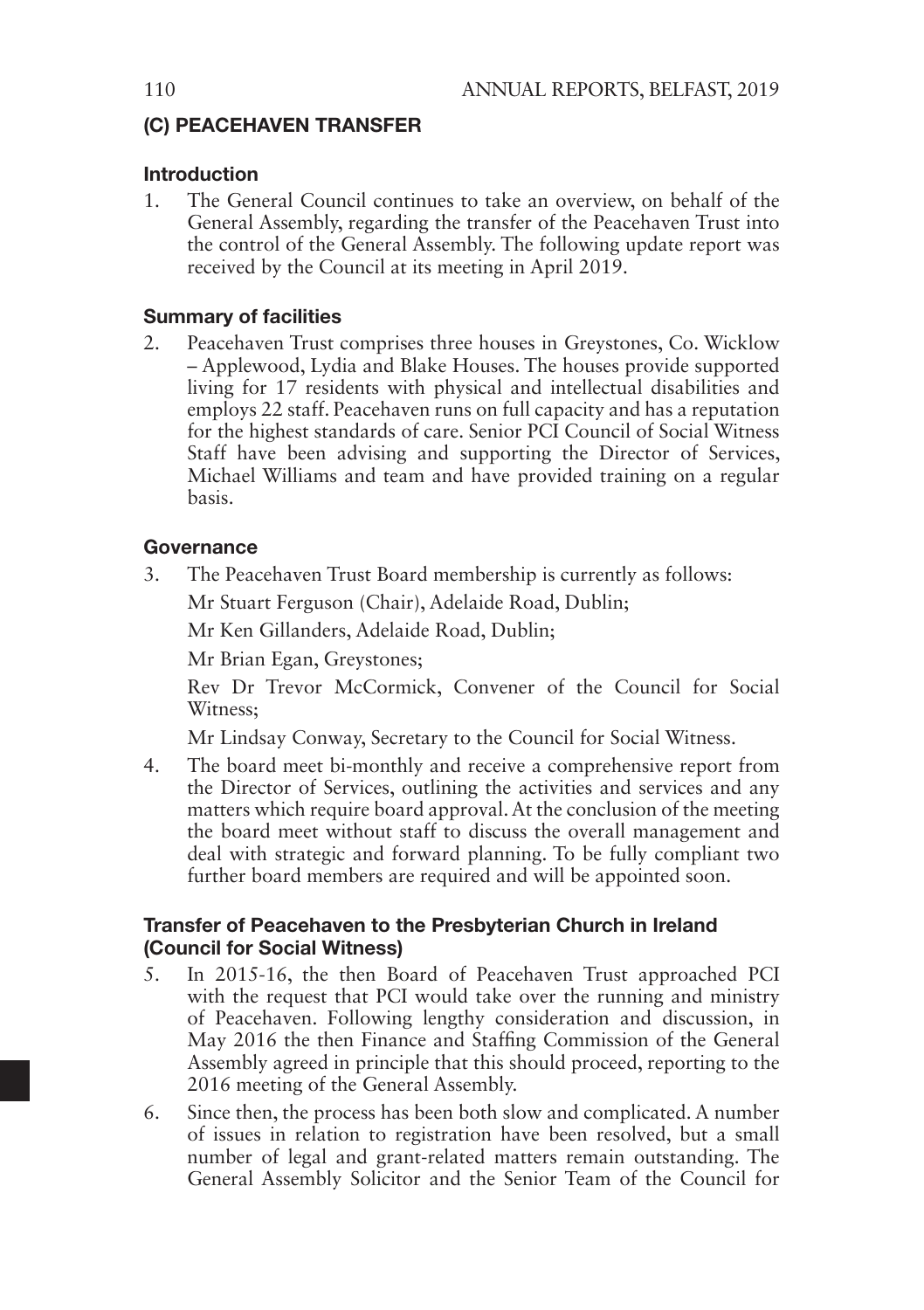Social Witness continue to meet to resolve these matters. A meeting is being arranged with Wicklow County Council to try and resolve an outstanding grant-related issue. Senior staff visit monthly and are in regular telephone and email contact with Peacehaven staff. The Council for Social Witness Disability Services Committee and Senior Team remain committed to this exciting and well established work in Greystones.

TREVOR D. GRIBBEN, Clerk of Assembly

Note: Reports of bodies not under the control of the General Assembly are to be found on pages 328-334, namely:

- Presbyterian Historical Society of Ireland;
- Presbyterian Children's Society;
- Old Age, Women's and Indigent Ladies' Funds.

# RESOLUTIONS

#### Resolutions – General Assembly Business Committee (Initial Report)

#### 10.30am Tuesday morning:

- 1. That the Draft Order of Business for the 2019 General Assembly be approved.
- 2. That the 'Guide to Assembly Procedure' (yellow pages) be approved with the appropriate General Assembly Standing Orders suspended, when necessary, to facilitate alternative presentations etc.
- 3. That at the 2019 General Assembly, permission be granted, where appropriate, to consolidate resolutions relating to Overtures; and that if a written request from ten or more members of Assembly is lodged with the Clerk before the time scheduled for debate on the consolidated resolution(s) relating to Overtures, then the item(s) specified in the written request will be removed from the consolidated resolution(s) and considered as separate resolution(s).
- 4. That a grant of £20,000 be made from the Incidental Fund to the Arrangements Panel of the General Assembly Business Committee.
- 5. That the Right Rev Dr William Henry, accompanied by his wife, be appointed to attend the Assembly of the Presbyterian Church in Wales in July 2019.
- 6. That for the 2019 General Assembly, any individual who has had a matter decided by the Judicial Commission on behalf of the Assembly may not address the Assembly on that or any related matter; that where an individual is asked to give undertaking to abide by this decision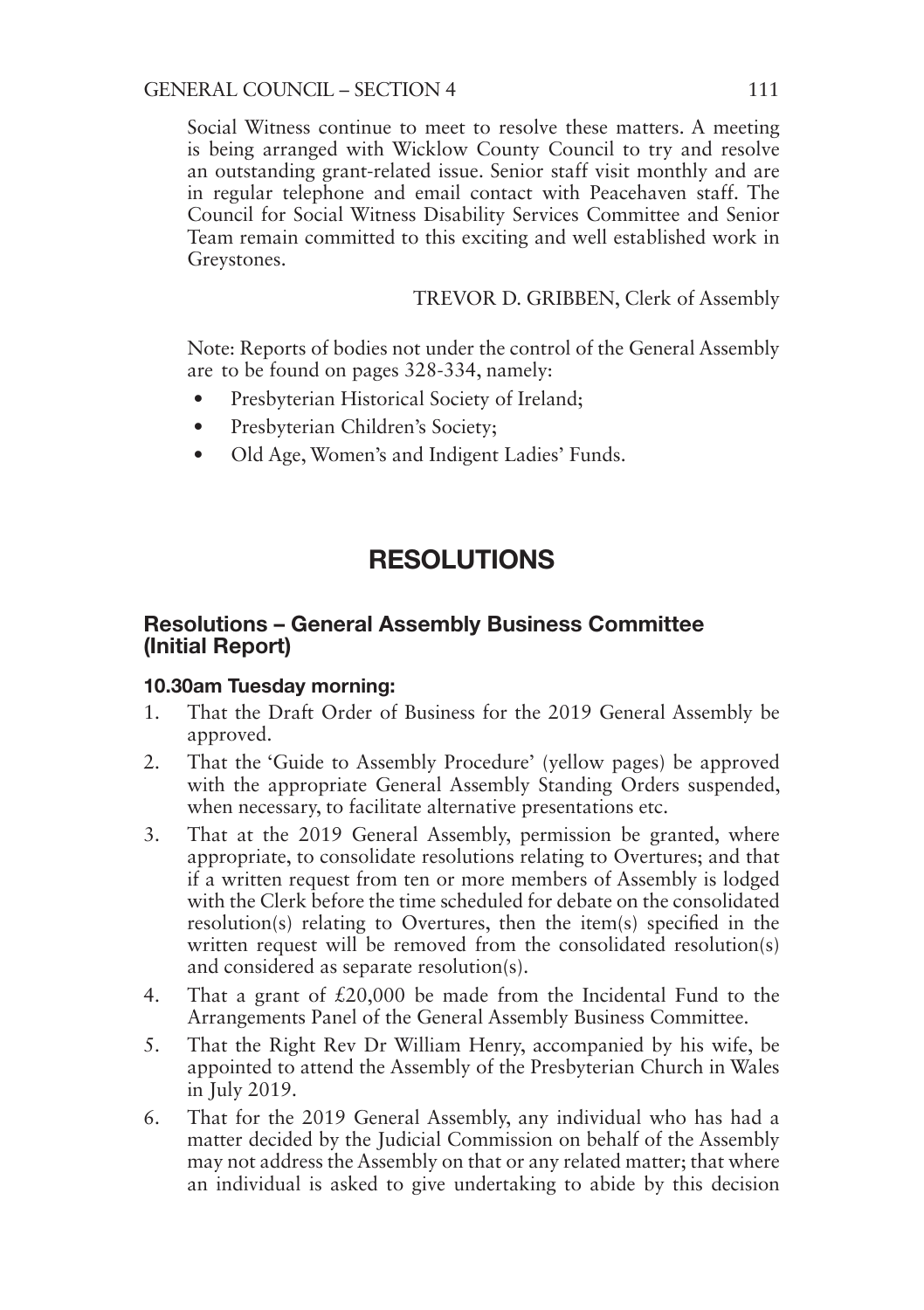of the Assembly, and refuses to do so, that individual will either not be issued with a Voting Card or have their Voting Card withdrawn; and that the Judicial Commission, through its Code Republishing Panel considers an appropriate clause to enact this, to be included the Republished Code.

7. That the initial report of the General Assembly Business Committee be received.

# Resolutions – General Council (Section 1)

#### 2pm Tuesday afternoon

#### **Implementation Task Group:**

8. That the General Assembly instruct the General Council to appoint a task group to recommend how best to clarify the vows taken at admission to full membership and at baptism, with a report coming to the 2020 General Assembly.

#### **Decision Making and Dissent Task Group:**

- 9. That the General Assembly send down the Report of the Decision Making and Dissent Task Group to Presbyteries (along with focussed questions to be drawn up by the task group) for discussion, with comments being returned to the Task Group Convener by Monday 9 December 2019.
- 10. That Section 1 of the report of the General Council (with the exception of the initial report of the General Assembly Business Committee) be received.

# Resolutions – General Council (Section 2)

#### 3.30pm Wednesday afternoon

#### **Guysmere Centre Task Group**

- 11. That the proposed redevelopment of Guysmere, as outlined in the Feasibility Study, be permitted to proceed to the next stage i.e. the "capital project development (technical and funding), which allows an appointed group sufficient time to work through all of the activities required to refine and define its preferred option, secure both planning consent and also the required capital funding to effectively deliver the project" (see the highlighted section on page 44 of Appendix 1).
- 12. That regarding funding of this 'capital project development phase' (estimated at  $\overline{275,000}$  – see the highlighted section of page 53 in Appendix 2), if external funding (as outlined) cannot be secured, then this cost up to  $£75,000$  be met over a three year period by PCI centrally, as a charge on the Incidental Fund.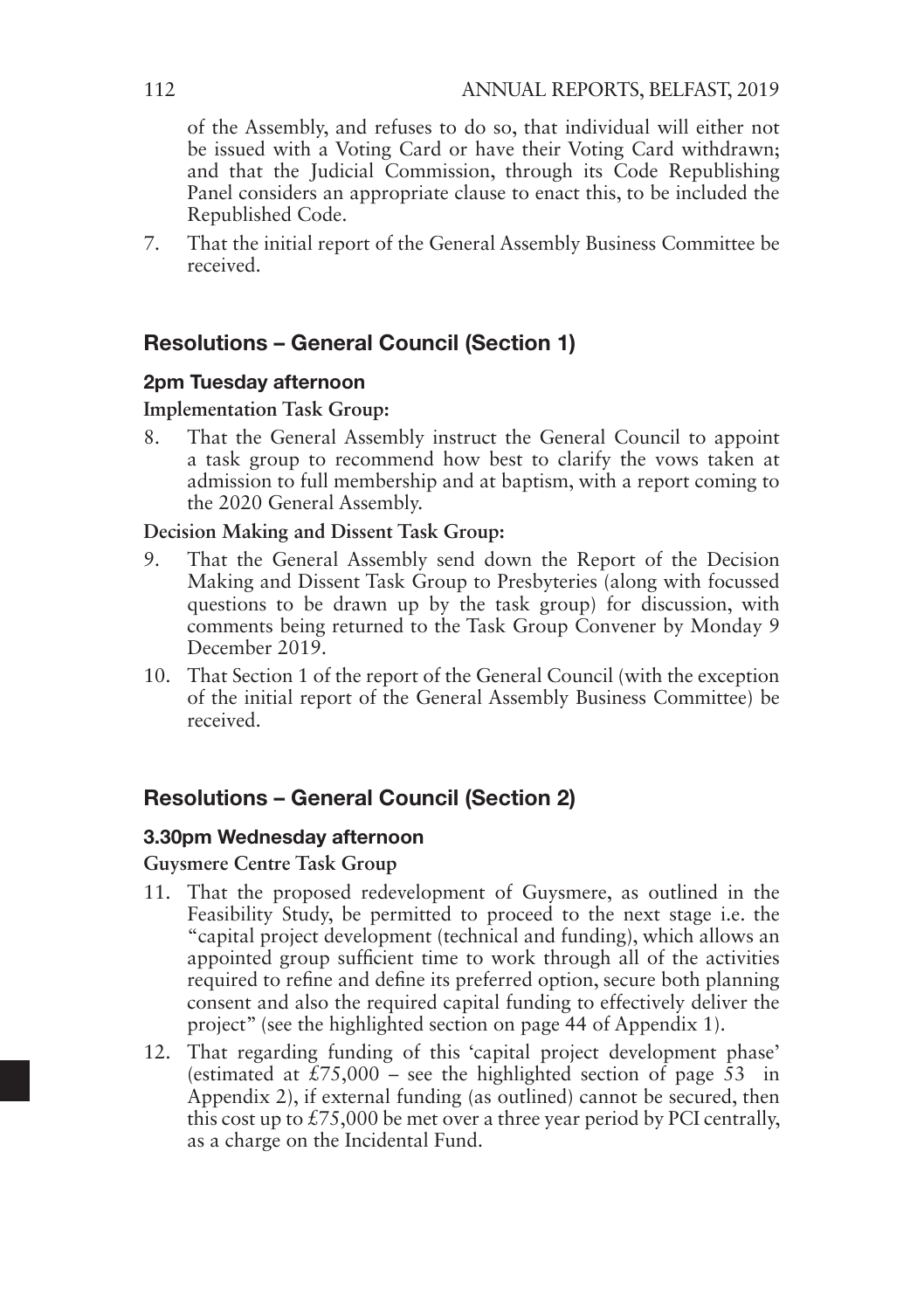- 13. That PCI central funds would however not be committed to the envisaged sum of £50,000 in Phase 1 of the development (see the highlighted section of page 47 in Appendix 2) nor the overall  $10\%$ equity of approx. £400,000 (see the highlighted section of page 48 in Appendix 2).
- 14. That a 'Guysmere Development Panel' (having an agreed membership with a 'local emphasis' and reporting to the General Council) be appointed by the 2019 General Assembly to present a robust business case and business plan for approval by the General Council before the project proceeds beyond the capital project development phase, as follows: (Names still to be identified - to be included in Supplementary Reports.)

#### **Church Relations Committee**

- 15. That PCI remain in membership of Community of Protestant Churches in Europe (CPCE) and the Council of European Churches (CEC).
- 16. That future natural areas of collaborations with the United Free Church of Scotland be explored (through respective councils, committees and departments) and developed as appropriate.
- 17. That future natural areas of collaborations with the Evangelical Presbyterian Church (USA) be explored (through respective councils, committees and departments) and developed as appropriate.

#### **Moderator's Advisory Committee**

- 18. That, under Par 226(a) of the Code, the Rev John Martin Gracey be enrolled as Minister Emeritus of Coagh, Ballygoney and Saltersland congregations.
- 19. That Section 2 of the report of the General Council be received.

# Resolutions – General Council (Section 3)

#### 8pm Thursday evening

#### **Support Services Committee**

- 20. That for 2019, the Assessment Rates, along with the related allocation of funds, be as set out in Support Services Appendix 1 and that the rate of assessment for the Pension Fund be set at 24% of stipend paid in the year.
- 21. That the 2019 budgeted expenditure of the Incidental Fund be as set out in Support Services Appendix 3.
- 22. That under Par 223(3) of the Code, leave is given to the pre-65 retirement of the Revs DA Murphy (Cunningham Memorial), TJ Laverty (Portstewart), TWD Johnston (Hamilton Road, Bangor) and JG Johnston (Carnlough, Cushendall and Newtowncrommelin).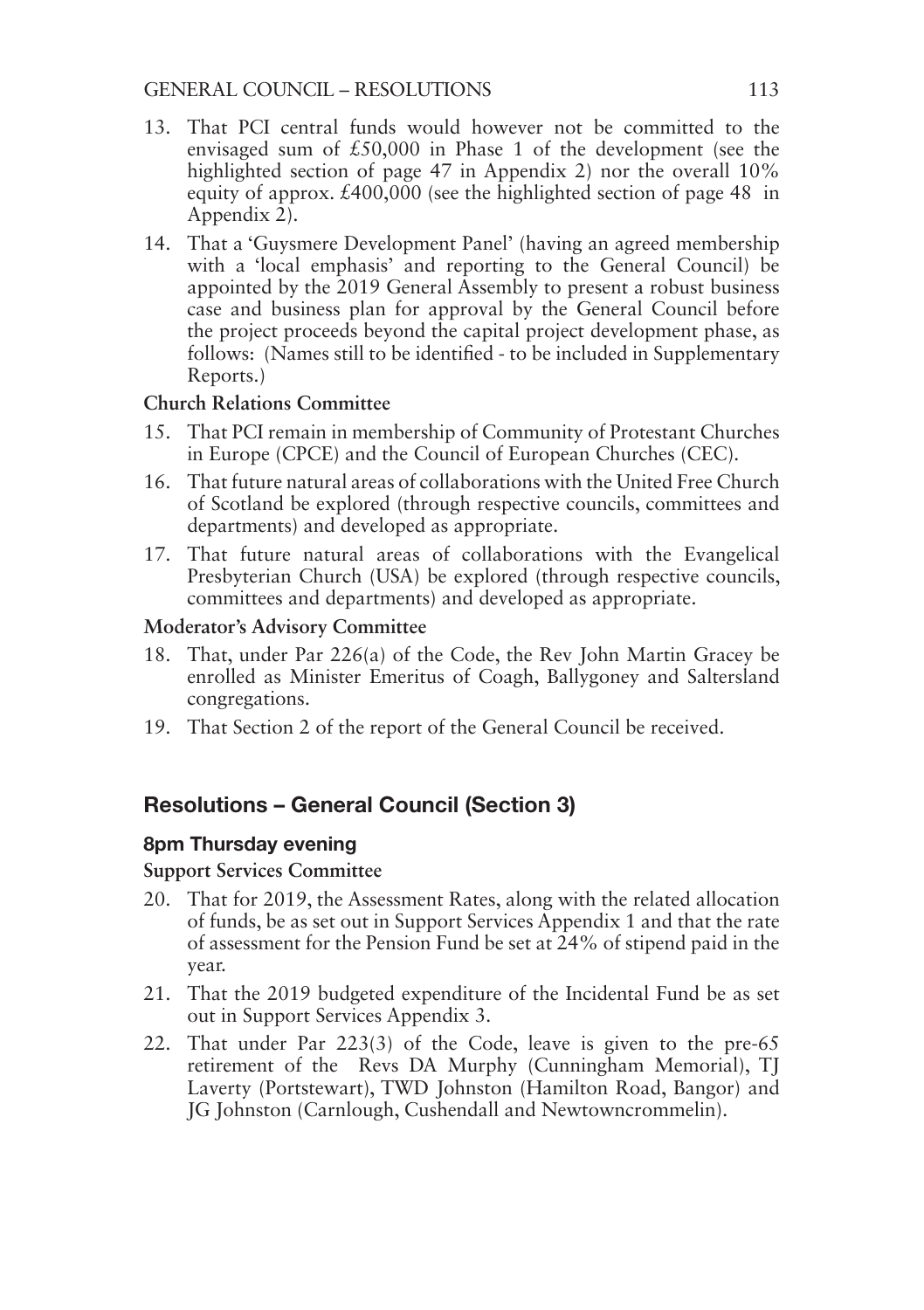#### **United Appeal Committee**

- 23. That the United Appeal for 2020 be as set out on the Schedule 1 to the report of the United Appeal Committee.
- 24. The General Assembly affirm the United Appeal Committee's desire to reduce the call on reserves in future years but recognises the projected increase in expenditure necessary to maintain the work of the General Assembly's Councils.
- 25. The General Assembly support the call of the United Appeal Committee for congregations to forward their United Appeal contributions in a timely manner and to consider their giving as we seek to do more, together.

#### **Holding Trustee Task Group**

- 26. That the General Assembly Solicitor be requested to advise the Church on the proposal as outlined in the 2018 Assembly Resolution, taking account of the comments received from Presbyteries; and ask the Holding Trustee Task Group to prepare a full report with definitive proposals for the 2020 General Assembly.
- 27. That Section 3 of the report of the General Council be received.

#### Resolutions – General Council (Section 4)

#### Friday morning (immediately after the Private Session)

#### **General Assembly Business Committee (Second Report)**

- 28. That from 2020 the experimental additional evening sessions be discontinued.
- 29. That the experimental additional 'under 30' person become permanent.
- 30. That the second report of the General Assembly Business Committee be received.

#### **Nominations Committee**

- 31. That, subsequent to the Council for Congregational Life and Witness CLW committee restructuring, the following are thanked for their past service:
	- (a) as Convener of the Outreach Committee the Rev S.J. Richmond;
	- (b) as Convener of the Discipleship Committee the Rev Dr Mark Goudy;
	- (c) as Convener of the Leadership Committee the Rev J.E. McDowell;
	- (d) as Convener of the Worship Committee the Rev W.J. Murdock;
	- (e) as Convener of the Pastoral Care Committee the Rev A.R. Bill;
	- (f) as Convener of the Global Mission Involvement Committee Mr Trevor Long;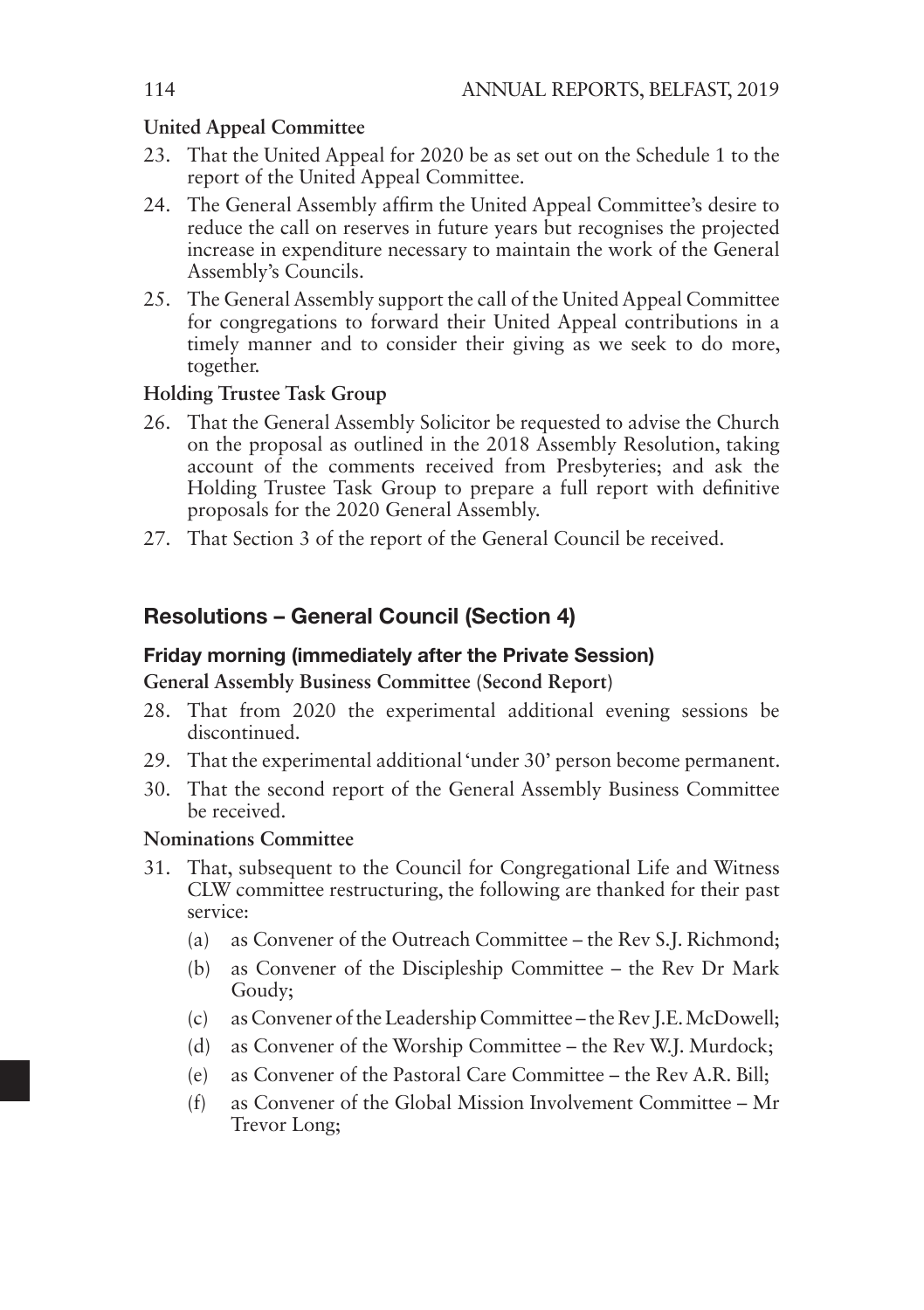- (g) as Convener of the Youth, Children's and Family Strategy and Coordination Committee – Rev S.D. Finlay;
- (h) as Convener of the Women's Strategy and Coordination Committee – Mrs Valerie Stewart
- 32. That the following resignations be accepted and appointments made:
	- (a) the resignation of the Rev Dr D.J. McKelvey as Convener of the Judicial Commission, that he be thanked for his services, and that the Rev N.A.L. Cameron be appointed in his place.
	- (b) the resignation of the Very Rev Dr T.N. Hamilton, OBE, as Convener of the Council for Public Affairs, that he be thanked for his services, and that the Rev D.J. Kane be appointed in his place.
	- (c) the resignation of the Very Rev Dr W.D. Patton as Convener of the Healthcare, Prisons and Forces Chaplaincy Committee, that he be thanked for his services, and that Rev R.J.A. Bell, be appointed in his place.
	- (d) the Rev P.G. McCrea be appointed as Convener of the Congregational Life Committee.
	- (e) the Rev S.J. Richmond be appointed as Convener of the Congregational Witness Committee.
	- (f) the Rev P.J. Nelson be appointed as Convener of the Programme, Finance and Coordination Committee.
- 33. That the nominations to the General Assembly Commissions, Councils and Committees (as tabled by the Nominations Committee) be approved.

#### **Deputy Clerk Task Group**

- 34. That the job description and personnel specification for the post of Deputy Clerk of the General Assembly and Deputy General Secretary of the Presbyterian Church in Ireland be approved.
- 35. That the General Council be instructed to take all steps necessary to bring the name of a sole nominee to the 2020 General Assembly, for appointment as Deputy Clerk and Deputy General Secretary.

#### **Voting Membership Task Group**

36. That the link between giving and voting membership should not be broken at this time.

#### **Ad-Hoc Business**

- 37. That in light of recent decisions with regard to Union Theological College:
	- (a) That a Finance and Staffing Commission (2019) be appointed, having full and specific Assembly powers:
		- to consider the recommendations of the Union Theological College Management Committee and/or Council for Training in Ministry and/or other relevant General Assembly bodies;